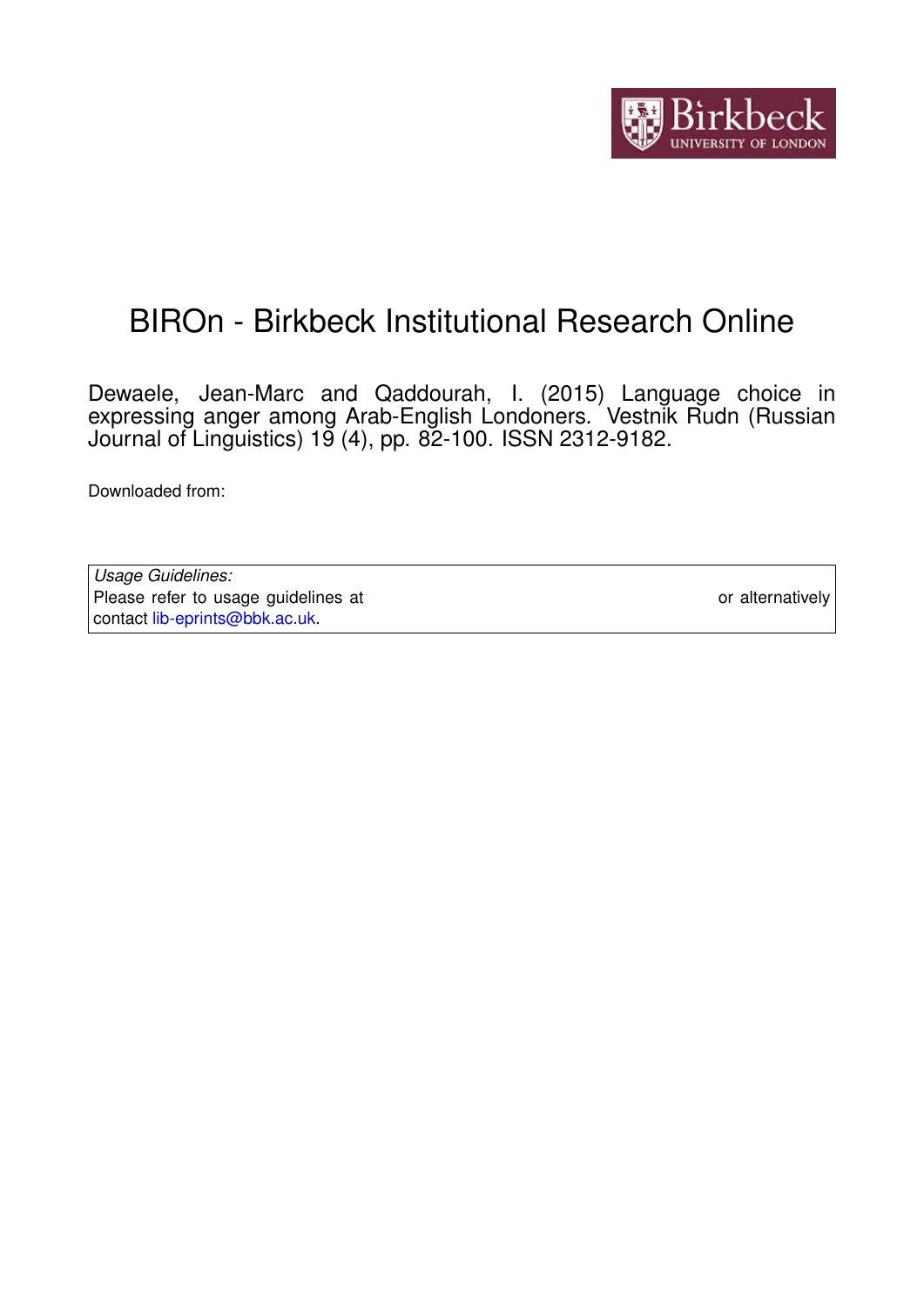# **Language choice in expressing anger among Arab-English Londoners<sup>1</sup>**

Jean-Marc Dewaele\* and Israa Qaddourah\*\* \*Birkbeck, University of London \*\*University of St Andrews, Scotland j.dewaele@bbk.ac.uk

# **Abstract**

The aim of the present study is to partially replicate the study in Dewaele (2013). We want to determine whether the independent variables linked to the preference of the first  $(L1)$  or second language  $(L2)$  for the communication of anger among a large heterogeneous group of long-time multilinguals from all over the world (Dewaele 2013) have similar effects in one relatively homogeneous linguistic and cultural group, namely 110 English-speaking Arabs living in London (UK). The analysis of quantitative and qualitative data showed that, in line with the findings in Dewaele (2013), L1 Arabic was preferred over L2 English for expressing anger at oneself, family, friends and at strangers. However, English was preferred to express anger in writing and occasionally in instances of divergence with Arabic-speaking interlocutors (Sachdev, Giles & Pauwels 2013). Frequency of use of English for anger was linked to lower age of onset of L2 learning, naturalistic or mixed L2 learning context, frequency of general use of the L2 and degree of L2 socialization and higher perceived emotionality of English. Gender, age and education were also linked to language choices. Participants explained how their religious beliefs, their cultural and ideological background affect their choice of language for expressing anger.

# **Keywords**

Expression of anger, inter-individual variation, multilingualism, perception of emotionality.

# *Introduction*

 $\overline{\phantom{a}}$ 

"I do not know why I chose English to argue in" was the answer the second author got from two of her cousins, May and Ahmad, about the reason behind their choice of English when they were arguing with other cousins. May, Ahmad, Rashid and Assad, all born and bred in London, UK, had a lively and impassioned conversation at a family meeting about same-sex marriage in England and Wales. The tension in the room increased to the point where Assad, who was arguing in Arabic against the idea, switched to English when May and Ahmad challenged his opinion and called him 'old fashioned' and 'close-minded'. The fact that code-switching happened defined as "changes from one language to another in the course of conversation") (Li Wei 2007: 14) is not strange in itself, as Arab-English Londoners live in a highly multilingual environment where code-switching is the norm rather than the exception (Sachdev, Giles & Pauwels 2013). However, the choice of English (the second language  $- L2$ ) was unusual in an interaction at home with family members with whom Arabic is the preferred language. This episode is a classic illustration of the fact that languages and languages choices are not just "neutral means' of communication" (Sachdev et al.

<sup>1</sup> This is the pre-print version of the paper published in March 2016 in the *Russian Journal of Linguistics (Vestnik Rudn),* 23 (4), 82-100.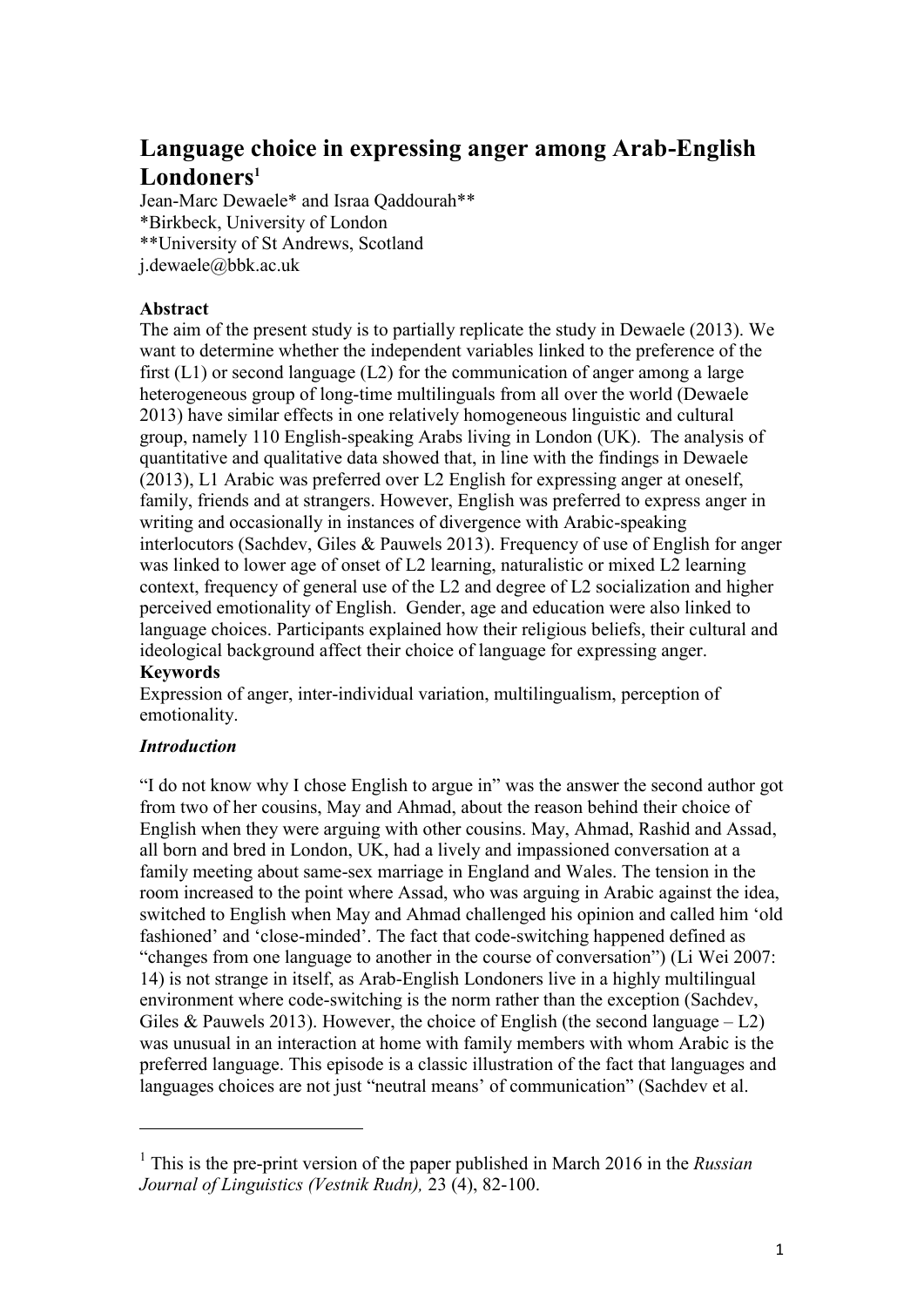2013: 393). As the authors point out: "Which language(s) is/are used, when, why, and by whom are important questions" (p. 393). Assad's switching to English created a psychological distance between the controversial topic at hand (i.e., homosexuality) and conservative Middle Eastern cultural values to which the speaker is accustomed. This type of code-switching is at the heart of Communication Accommodation Theory, which integrates micro-individual with macro-collective perspectives on multilingual communication (p. 393). Two strategies are usually distinguished in Communication Accommodation Theory: 1) *convergence* "whereby individuals adapt their communicative behaviour in terms of a wide range of linguistic (…), paralinguistic (…), and non-verbal features (...) in such a way as to become more similar to their interlocutor's behavior" (p. 394); and *divergence* which "leads to an accentuation of language and cultural differences" (p. 395). Assad's sudden switch to English could be interpreted as a sudden drop measured on the barometer of the level of social distance between the participants (p. 394). The family members had been using Arabic as usual, the "we-code" within this family network, before the sudden divergence.

Ritchie and Bhatia (2013) noted that code-switching is linked to social roles and relationships between participants but that message-intrinsic factors and language attitudes can also play a role (p. 378). Heightened emotionality in the verbal exchanges has also been linked to increased frequency of code-switching (Dewaele 2013).

The increasing frustration that preceded the code-switch was probably linked to the different connections that participants had with their social worlds (Mesquita 2010: 83). We adopt the view that emotions are social phenomena (Mesquita 2010: 84). It is likely that May, Ahmad, Rashid and Assad varied in their emotional acculturation, namely the shift in emotional patterns in response to changes in sociocultural context (De Leersnyder, Mesquita & Kim 2011). Indeed, emotions are "ongoing, dynamic, and interactive processes that are socially constructed" (Boiger & Mesquita 2012: 221).

Recent statistics suggest that there are 240,000 Arabs in the UK, of whom 110.000 live in London (2011 Census). It is a vibrant and long-established community, and includes recent immigrants and students mainly from Iraq, Yemen, Sudan, Somalia, Morocco, Palestine and Lebanon (Miladi 2006). Arab-English Londoners are thus an ideal group to investigate inter-individual variation in language choices.

The present study answers two separate calls. The first one was issued by Porte (2012), who pointed out that replication research is essential, yet underdeveloped, in applied linguistics. Only through repetition, exact or approximate, can reliability and generalizability of original findings be tested. The second one was formulated in Dewaele (2013), calling for more research on language choice for the expression of anger in specific immigrant communities. His research was based on decontextualized data collected from long-time users of multiple languages, including a small number of Arabic first language (L1) users. Interviews with Arabic speakers who lived in the UK revealed that these multilinguals reported code-switching to English to express anger and to swear, in order to overcome social constraints.

The purpose of the study is to find out whether the independent variables (linguistic history, current linguistic practices, sociobiographical variables) that have been linked to language choice to express anger in Dewaele (2013) also emerge within this specific London-based Arab community.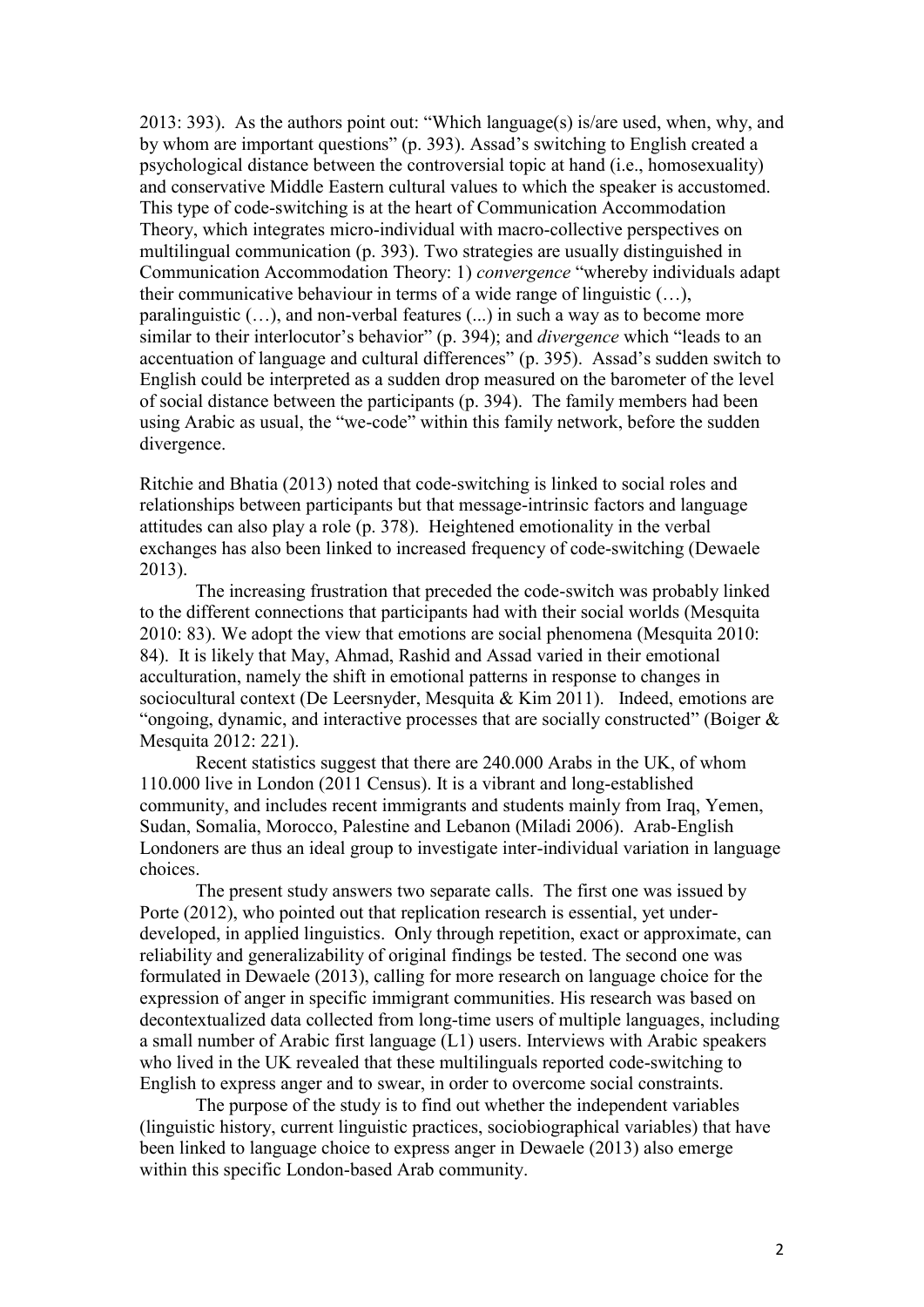#### *Literature review*

The use of the L1 or a foreign language  $(LX)$  to express emotion can be a strategic decision of the multilingual. Bond and Lai (1986) reported that Chinese English learners used English most of the time when they were asked to talk about embarrassing and personal topics. Participants used their L1, Cantonese, most of the time when they were asked to discuss two neutral topics. However, English was used to "distance themselves from the embarrassing topics" (p. 200). Dewaele and Costa (2013) found that multilinguals in interactions with their multilingual psychotherapist enjoy the ability to switch languages when discussing highly emotional episodes because it allows them to create proximity or distance according to their need. However, not all language switches are strategic: intense anger, for example, can provoke unplanned limbic vocalizations (Van Lancker & Cummings, 1999). These sudden outbursts can be uttered in a different language than that used in the rest of the interaction (Dewaele 2004a).

Multilinguals typically prefer their L1 to express strong emotions such as anger, especially those who remain dominant in their L1 (Dewaele 2004a, b, 2006, 2013; Pavlenko 2005, 2012). Multilingual speakers often choose the L1 to argue in, as it feels more pleasing and "natural" (Pavlenko 2005; Dewaele 2006). The L2 is often experienced as being more detached than the L1, a phenomenon that has also been highlighted by bilingual authors such as Nancy Huston (English L1, French L2) who declared that compared to her L1, her L2 was less burdened with emotion and less dangerous. Although she lives in Paris and uses French for her academic activities, she described French as cold, uniform, smooth and neutral. When she was interviewed on French radio about language preferences to express unexpected strong emotions, she answered that English was her preferred language. However, when the journalist then asked her what she would say when facing sudden danger on the road. Nancy answered: "Je dis Christ fucking shit merde!" (I say Christ fucking shit merde! ("merde" meaning 'shit', is a high-frequency French swearword). She was obviously surprised at the unexpected appearance of the French swearword (Dewaele 2010: 596) and seemed to realize that her emotional language preferences had slightly shifted and that some French words had gained emotional resonance.

While many researchers agree that the L1 is typically the language of the heart for multilinguals, Pavlenko (2005) argues that there may be exceptions, as multilinguals "may use these languages to index a variety of affective stances, and they may also mix two or more languages to convey emotional meanings" (p. 131). Pavlenko (2012) pointed out that affective processing in the L1 is more automatic and multilinguals display heightened electrodermal reactivity to L1 emotion-laden words and expressions. Because of lower levels of automaticity in affective processing in the L2, there are fewer interference effects and less electrodermal reactivity to negative or taboo emotional stimuli. Pavlenko suggests that for some late bilinguals and LX users, languages may be differentially embodied, with LXs learnt later in life processed semantically but not affectively.

Pavlenko (2004) looked at self-reported code-switching between 141 multilingual parents and their children in emotional exchanges. L1-dominant parents preferred the L1 in communication with the children while those who were dominant in a LX were less likely to use their L1 (2004: 186). Positive and negative emotions were linked to different language choices. Finally, Pavlenko found that perceived language emotionality played a role in language choice and use in parent/child communication (p. 185).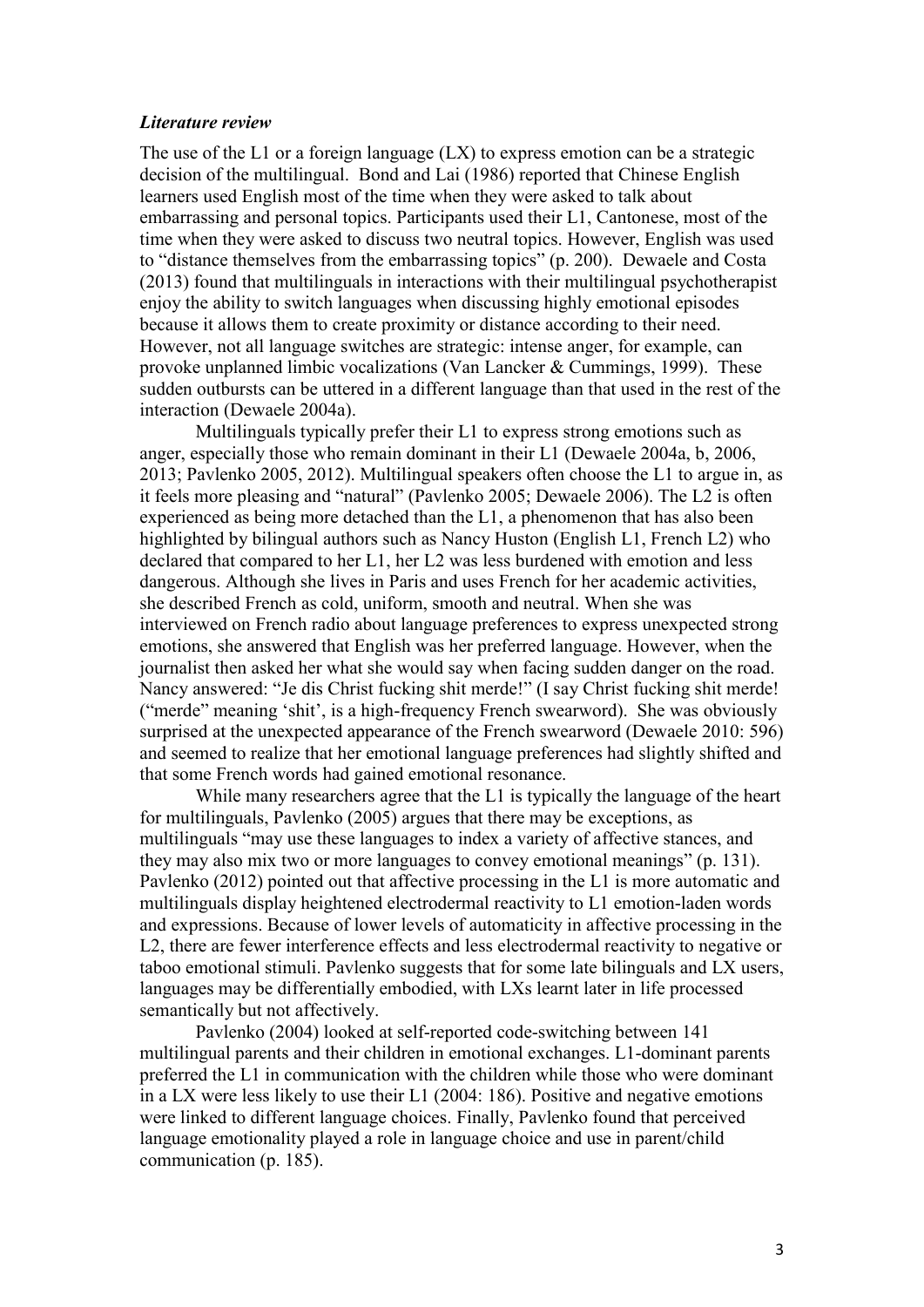Dewaele (2013) has examined language preferences of 1576 long-time users and learners of multiple languages to express of anger in five different situations using the Bilingualism and Emotion Questionnaire (BEQ) (Dewaele & Pavlenko 2001-2003). The analysis of the data showed that the L1 was preferred to express anger in all situations, and that languages acquired later in life were used gradually less frequently. Different factors were found to affect language choice in the expression of anger. Among these factors were: (1) history of learning, (2) context of acquisition, (3) general frequency of use, (4) network of interlocutors, (5) total language knowledge, (6) degree of socialization in the L2, (7) gender, age and level of education. Participants who had learned an LX through classroom instruction but had also used that LX in authentic interactions outside the classroom, and participants who had an early start in the acquisition of the LX tended to use that language more frequently for swearing than participants who had purely formal instruction and were later starters. General frequency of use of the LX showed a highly significant positive relationship with the use of that LX for swearing. Frequency of language choice for swearing was positively linked with perceived emotional force of swearwords in that language, in other words, emotional strength matched frequency of use. Perceived language emotionality also played a significant role in language choice for emotional expression (Dewaele 2013).

Dewaele (2010, 2011) focused on 386 multilinguals from the BEQ who said to be equally proficient in their L1 and L2, and used both languages constantly. Despite their maximal proficiency in both languages, participants significantly preferred the L1 for communicating feelings or anger. The analysis of an interview corpus confirmed the finding that the L1 was usually felt to be more powerful than the L2, but this did not preclude the use of the L2 (Dewaele 2011). L2 acculturation was linked to a gradual shift in language preferences and perceptions where the L2 started to match the L1 in users' hearts and minds. Participants who had socialized into their L2 culture reported picking up local linguistic practices (including swearing). Japanese, Chinese and Arabic participants explained that swearing in L2 English permitted them to circumvent the social prohibition of swearing in their L1, which carries strong social stigma. One Chinese participant living in London reported using euphemisms rather than the actual English swearwords ('sugar' rather than 'shit'), and she was aware of the fact that her L1 monolingual peers might disapprove of that practice (Dewaele 2010). Another participant, Layla (Arabic L1, English L2, having lived in the UK for 5 years) explained: "I never swear in Arabic (…) but in English (…) sometimes I use some swearwords, but I'm not really aware (…) of how immense those words are" (Dewaele 2013: 125).

Self-reported code-switching was found to be much more frequent when talking about more emotional topics with familiar interlocutors compared to neutral topics (Dewaele 2013). Some participants reported switching from the L2 to their L1 when experiencing a burst of strong anger and swearing in the L1 even though their interlocutor did not understand that language (Dewaele 2013).

The differences uncovered in the BEQ database between Asian, Arab and Western participants have been linked to Markus and Kitayama's (1991) work on cultural differences in the display of emotions, often linked to different views of the self. The self is viewed as independent in the West, while it is considered interdependent in Asian, African, Latin-American and many southern European cultures (Markus & Kitayama, 1991: 225). While Westerners are thus more likely express their emotions freely and frequently because their own goals and desires are the priority, the latter will show more emotional restraint in order to maintain social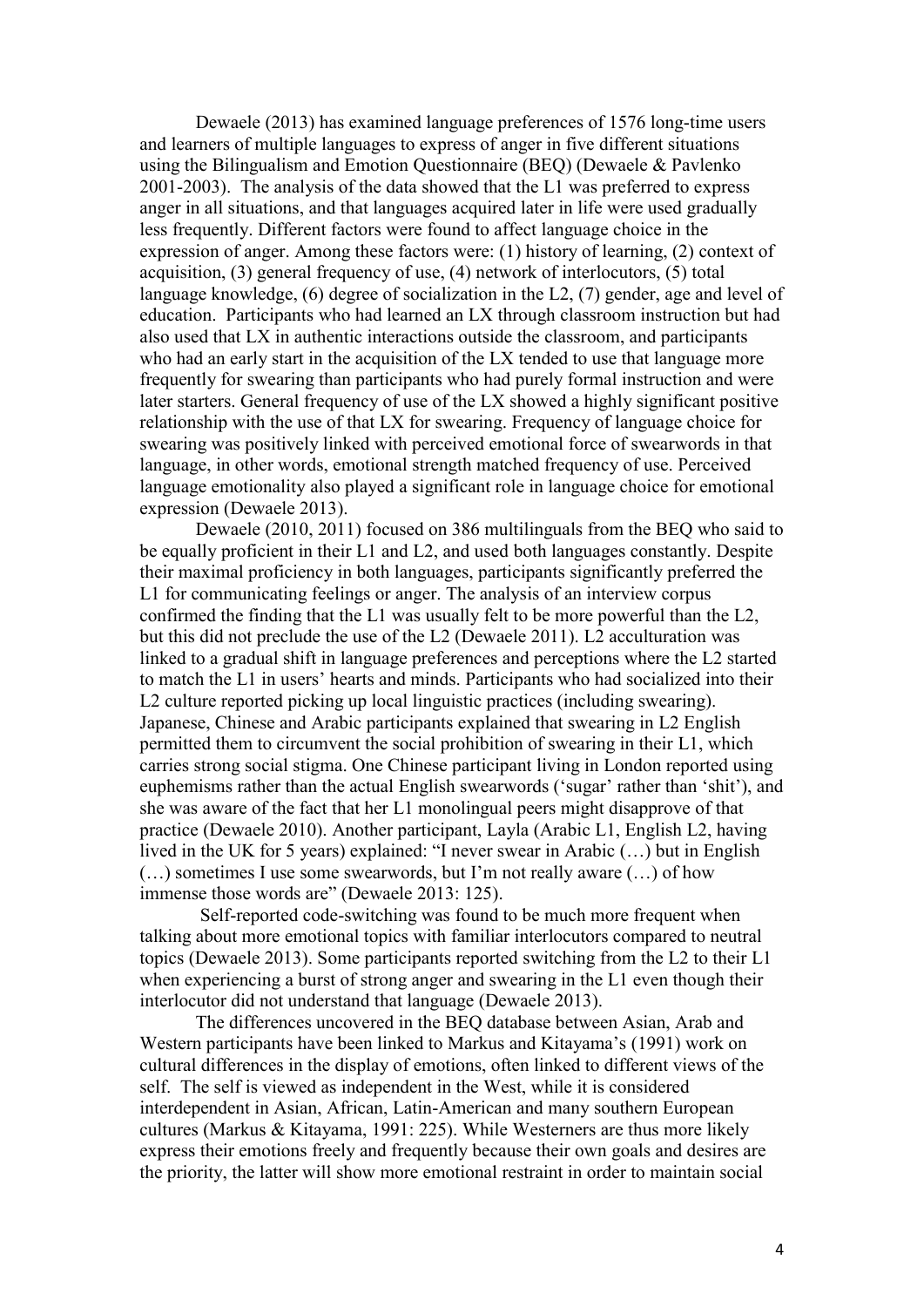cohesion. However, it is important to avoid essentializing cultures. Within the same culture, individuals will display a wide range of variation in emotional restraint and emotional behavior. As Wierzbicka and Hawkins (2001) pointed out, individuals from a similar cultural background may have very different perceptions of what is appropriate. Even the same person might react differently at a different point in time. While individuals may vary in their display of emotions at any time, long-term exposure to an LX culture can lead to "emotional acculturation" among immigrants (De Leersnyder, Mesquita  $& Kim 2011$ ). The authors argued that the emotional experiences of people who live together (families, groups, cultures) tend to be similar and that immigrants start approximating host culture patterns of emotional experience. The authors found that immigrants' exposure to and engagement in the host culture predicted emotional acculturation (p. 460). The longer immigrants had lived in the host country, the more emotionally acculturated they had become as a result of intercultural interactions and relationships (p. 461). Moreover, immigrants' personality traits shift as a result of active participation in the host culture (Güngör et al. 2013).

Dewaele and Li Wei (2014a) found that participants' linguistic history and current use of languages determined their self-reported frequency of CS, but also Extraversion and Cognitive Empathy were linked to significantly more CS. Dewaele and Li Wei (2014a). In a study on attitudes towards CS, Dewaele and Li Wei (2014b) found that participants scoring higher on Tolerance of Ambiguity,

Cognitive Empathy and Emotional Stability had significantly more positive attitudes towards CS. Dewaele and Zeckel (to appear) analysed self-reported CS from 300 multilinguals and found it varies significantly according to the type of interlocutor (more CS in interaction with friends). A high level of multilingualism, early onset of bilingualism, Openmindedness and low levels of Flexibility were linked with significantly more CS.

To sum up, studies reported that bi- and multilingual speakers generally prefer to use their L1 to express deep feelings. However, as a result of naturalistic exposure, L2 socialization and emotional acculturation, the L2 can become the more emotional language and preferred to express emotion (De Leersnyder, Mesquita & Kim 2011; Dewaele 2013; Pavlenko 2005, 2012).

#### *Rationale for the present study*

Previous research studies that looked at the expression of anger have covered a wide diversity of first languages, but few included L1 Arabic speakers. Therefore, this study answers the call by Porte (2012) and aims to partially replicate Dewaele (2013) by focusing on English-speaking Arabs. This is an interesting group to investigate given its strong emotional attachment towards Arabic because of its association with Islamic religion (Othman 2006).

#### *Method*

#### *Participants*

Participants were 110 English-speaking Arabs (50 males, 60 females) living in Greater London and had been living there for a period ranging from 2 to 60 years. The age of participants ranged from 18 to over 65, with education ranging from primary education to PhD. The majority of the population were originally from 20 Arabic countries, the largest groups were Jordanians (*n =*16), Syrians (*n =*14) and Iraqis ( $n = 10$ ), followed (in decreasing numbers) by Egyptians, Lebanese, UAE, Algerians, Saudi, Sudanese, Bahraini, Yemeni, Omani, Tunisians, Kuwaiti,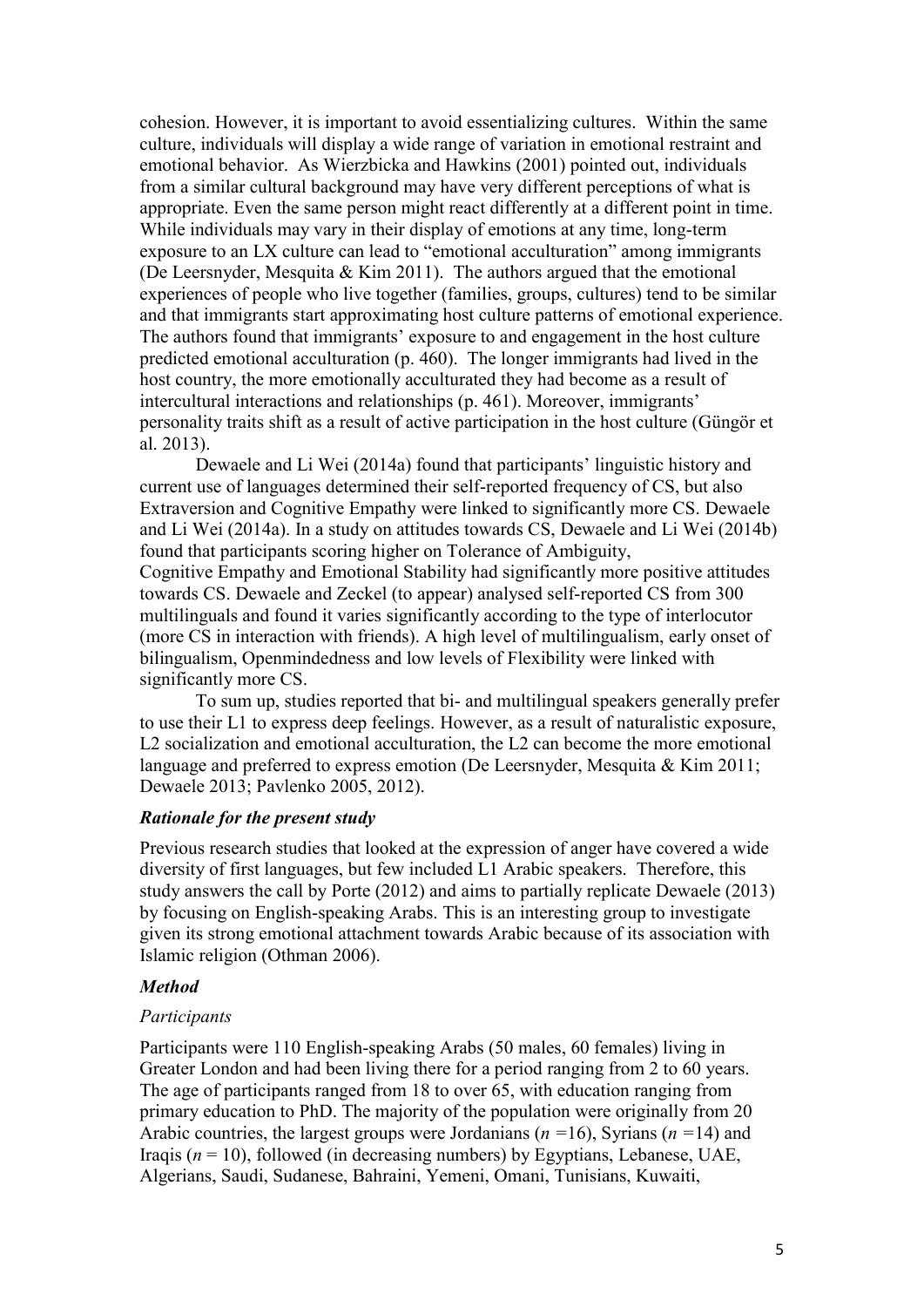Mauritanians, Qatari, Moroccans, Somali, Libyans and Djibouti. There were 99 bilingual speakers (L1 Arabic and L2 English) and 11 trilingual speakers (L1 Arabic, L2 English and L3 French). More than half of the participants reported themselves to be dominant in the L1 Arabic (*n =*72); a smaller proportion declared to be dominant in both L1 Arabic and L2 English (*n =*22); and 16 reported to be dominant in L2 English. However, the majority of respondents (83.6%) declared themselves to be fully proficient in English.

#### *Instrument*

The data were elicited from the second author's social network and were gathered through a questionnaire with closed and open-ended questions, adapted from the BEQ (Dewaele & Pavlenko 2001-2003). The questionnaire was distributed using various methods. Some copies were distributed directly to people, while the rest were distributed through email and post. This allowed us to reach people from different age groups, social classes and educational backgrounds. Several participants did not have access to the internet and some were not skilled enough to use a computer. Therefore, they filled in the printed version of the questionnaire. The data were collected in 2013. The research design and questionnaire obtained approval from the Ethics Committee. The following sociobiographical information was collected: age, gender, level of education, country of origin, occupation, languages known to the participant, chronological order of language acquisition, dominant languages, context of acquisition, general frequency of use and typical network of interlocutors. Participants also filled out questions on self-rated proficiency scores in their different languages along with perceived emotionality of L1 and L2. They provided information on their frequency of use of L1 Arabic and L2 English in the expression of anger in five different situations.

The first part of the questionnaire consisted of close-ended questions with Likert scales and the second part consisted of open-ended questions inviting participants to write comments. Traditionally, questionnaires with Likert scales responses have been discursively used and tested in socio-psychological research as they increase the validity of the research (Dörnyei & Taguchi 2009). However, Dewaele (2013), Pavlenko (2005) and Wierzbicka and Hawkins (2001) have pointed to the importance of linking the subjective experiences of participants with more objective evidence in order to provide good understanding. Our instrument allowed us to elicit objective evidence as well as subjective experiences.

The open-ended question asked for examples of language choices in situations where the participant had experienced strong emotions. This material (around 20,000 words) is mostly in English and will be used to illustrate the quantitative findings.

#### *Independent variables*

A total of eight independent variables have been considered (Dewaele 2013). (1) Age of onset of acquisition of English. The information has been elicited by the following question: "at what age did you start learning L2 English?" Possible answers on 5-point Likert scale included: age  $0-2 = 1$ , age  $3-7 = 2$ , age  $8-12 = 3$ , age  $13-18 = 12$ 4, age  $19+ = 5$ . Participants were spread out evenly over the different groups:  $n = 11$ in group 1,  $n = 32$  in group 2,  $n = 16$  in group 3,  $n = 28$  in group 4 and  $n = 23$  in group 5.

(2) Context of acquisition where English was first learned. Participants were presented with the choice between three contexts: naturalistic context (outside of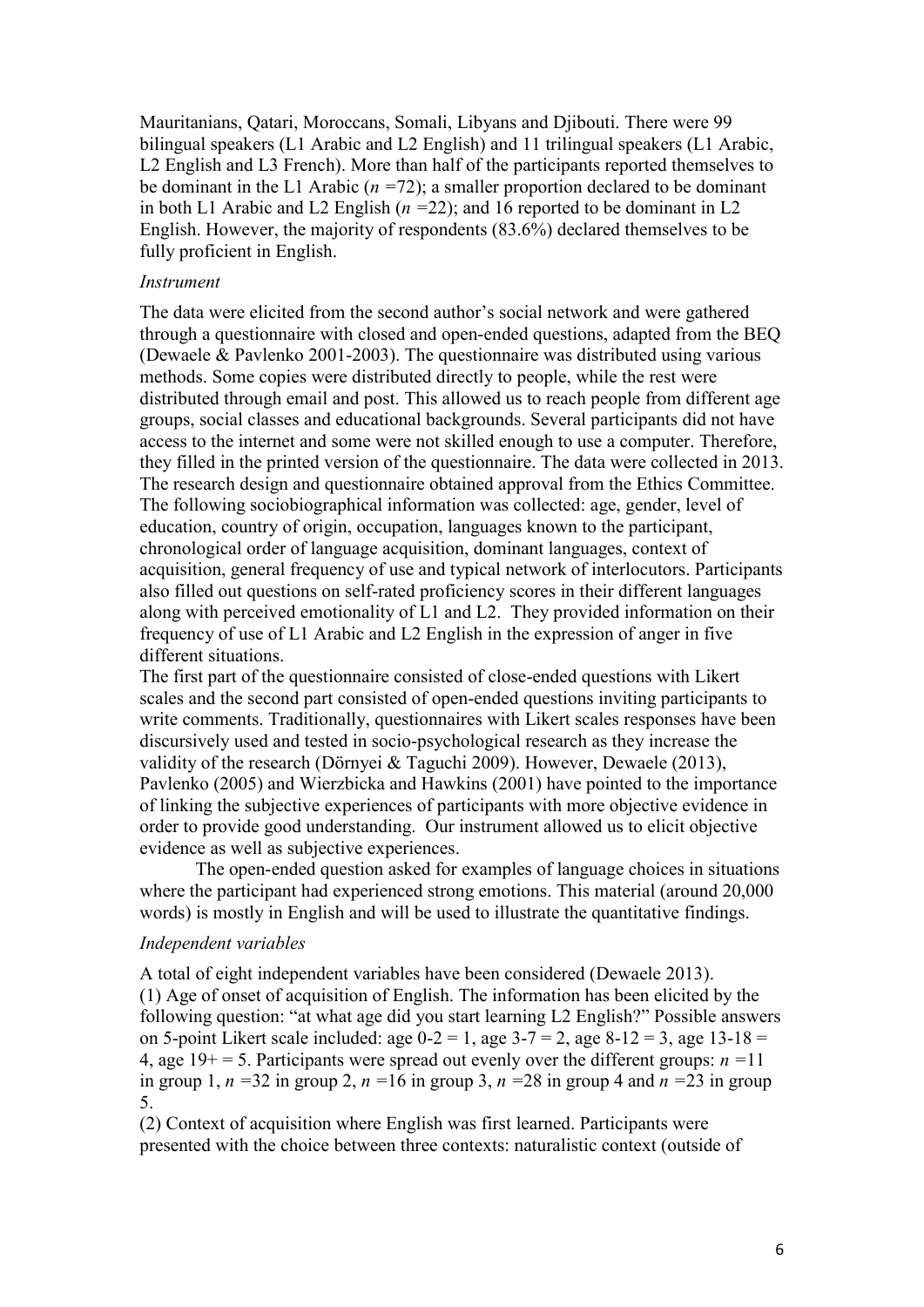school)  $(n = 11)$ , instructed context (at school only)  $(n = 64)$ , or mixed context (both classroom contact and naturalistic contact) (*n =*35).

(3) General frequency of use. This information was elicited by the question: "How frequently do you use Arabic/English?" Possible answers on the 5-point Likert scale included for Arabic: yearly or less = 1 ( $n = 1$ ), monthly = 2 ( $n = 2$ ), weekly = 3 ( $n = 3$ ) *=*11), daily = 4 (*n =*30), all day = 5 (*n =*66). And for English: yearly or less = 1 (*n =*0), monthly = 2 (*n =*3), weekly = 3 (*n =*9), daily = 4 (*n =*25), all day = 5 (*n =*73). (4) Degree of L2 socialization: This variable is a second-order variable based on the difference of general frequency of use of L1 Arabic and L2 English. The value was calculated by subtracting the score for the general frequency of use of the L2 from the score for the L1. Somebody who reported using the L1 all day (score 5) and the L2 all day (score 5) would have a L2 socialization score of 0, indicating a moderate degree of socialization. If a participant reported a monthly use of the L1 (score 2) and a daily use of the L2 (score 5), the L2 socialization will be score -3, indicating a very strong degree of socialization. After regrouping values, we had the following groups: very weak (*n =*6), weak (*n =*18), moderate (*n =*59) and strong (*n =*27). (5) Degree of perceived emotionality of English. The information was obtained through the question: To what extent do you agree with the statement "English is emotional"? Possible answers on 5-point Likert scale included: not at all = 1 (*n =*0), somewhat = 2 ( $n = 1$ ), more or less = 3 ( $n = 13$ ), to a large extent = 4 ( $n = 51$ ), absolutely =  $5 (n = 45)$ .

(6) Gender, age, and level of education. The latter variable included the following categories: 6 participants had primary level education, 46 had finished their secondary education, 39 had a Bachelors degree, 17 a Masters degree, and 2 had obtained a PhD. Twenty-three participants were aged between 18 and 24, 33 participants were aged between 25 and 34, 23 participants were aged between 35 and 44, 10 participants were aged between 45 and 54), 11 participants were aged between 55 and 64) with the final 10 participants being 65 or older.

# *Dependent variable*

Data were obtained about the frequency with which the participants use their L1 and L<sub>2</sub> for the expression of anger in five different situations: anger directed at oneself, at family, at strangers and in letters or emails. The question was formulated as follows: "If you are angry, what language do you typically use to express your anger?" Feedback was elicited through a five-point Likert scale, possible answers were: never  $= 1$ , rarely  $= 2$ , sometimes  $= 3$ , frequently  $= 4$ , all the time  $= 5$ . The information was collected separately for L1 Arabic and L2 English. Cronbach alpha analyses revealed that internal consistency reliability was high for the five-item language choice for anger scales in the L1 (alpha =  $0.71$ ), L2 (alpha =  $0.78$ ). A series of Kolmogorov-Smirnov tests revealed that the values are not normally distributed. (K-S Z values vary between 2.9 and 3.9, all  $p < 0.001$ ). Therefore, Kruskal–Wallis tests were used as non-parametric equivalents to one-way ANOVAs and Mann-Whitney tests were used instead of t-tests. It also means we could not use multiple regression tests.

# *Hypotheses*

The following hypotheses were based on findings reported in the literature review: H1: The participants will prefer to use Arabic to express their anger. H2: Participants who started learning English at a younger age will use it more

frequently in expressing anger than participants who started learning it later.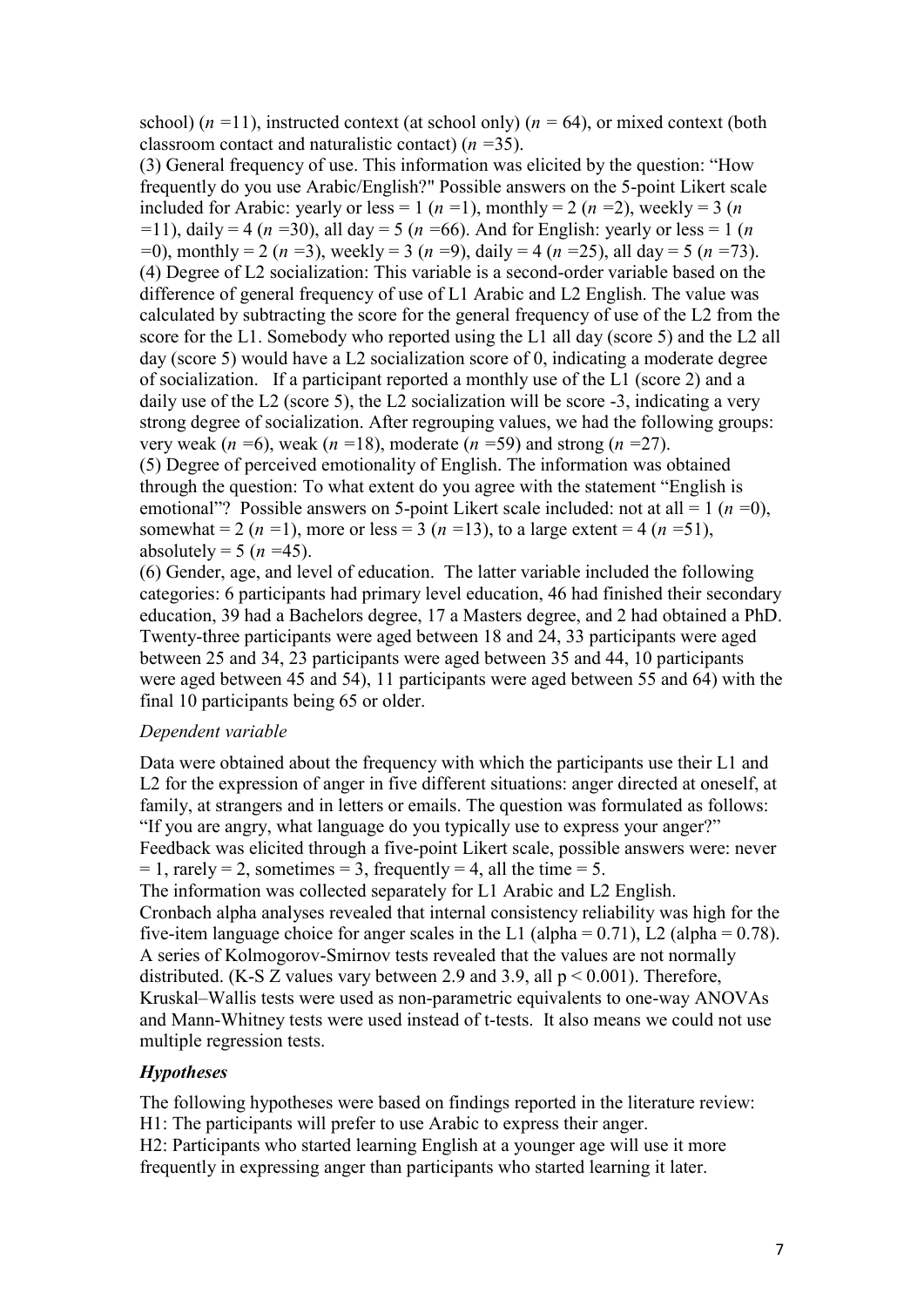H3: Participants who learned English in a mixed context (both classroom contact and naturalistic contact) will use it more frequently to express anger than participants who learned it in an formal instruction setting (classroom contact only) or a naturalistic environment (outside school).

H4: Participants who use English more frequently overall will prefer English for expressing anger.

H5: Participants with stronger English socialization will prefer English to express anger.

H6: Participants who perceive English as highly emotional will prefer it to express anger.

H7. The participants' education level, age and gender could affect their language choice for the expression of anger.

#### *Results*

*Language choice for expressing anger in five situations*

A series of Mann-Whitney tests revealed significant differences in frequency of language choice to express anger between L1 and L2 (table 1). Participants' use of L1 is, on average, 'frequently' to express anger (means range between 2.4 and 4.3 for the different situations). The L2 is used, on average, between 'rarely' and 'sometimes' (with means ranging between 1.7 and 3.2).

INSERT TABLE 1

Figure 1 shows that Arabic is used significantly more frequently than English to express anger at oneself, at friends, at parents, and at strangers. However, English is preferred to express anger in letters.

INSERT FIGURE 1

A typical comment is that of Fatima, a 25-year-old female teacher (Arabic L1, English L2), originally from Bahrain, who has lived in London for 23 years, dominant in both Arabic and English. She reported her preference for Arabic in oral argument and English to express anger in writing:

The argument sounds more natural in Arabic so I use it to argue with family and friends but in writing I prefer to use English as it is more official and direct. The lack of using classic Arabic in my daily conversation makes it hard for me to use it in writing. Plus, I use English more frequently at work, therefore it is easier for me to express anger in English by writing.

Abdu (70-year-old, male, retired engineer, Arabic L1, English L2, originally from Jordan, living in London for 40 years, dominant in Arabic) offered his typical Arabic view that anger should not be shown to others. However, he chooses Arabic when he is really angry.

It's rare for me to show my frustration or anger to other people as I believe in this phrase, khaliha balqlab tjrah wla ttla3 la bara w tfduah تطلع وال تجرح بالقلب خليها برا وتفضح), which means it is better to keep the anger inside rather than say it in the open. People would not understand and they would probably make fun of me behind my back. However, when I get really angry I use Arabic to show the other person how angry I am. It also helps me express myself more than English. As in Arabic I can use popular proverbs that are so powerful and

meaningful which can save me time arguing.

Dodo (a 25-year- old, female student, originally from Libya and now living in London for about 5 years, dominant in Arabic) reported her preference for Arabic to express anger because of the perceived emotional strength of Arabic, linked to her cultural and religious background.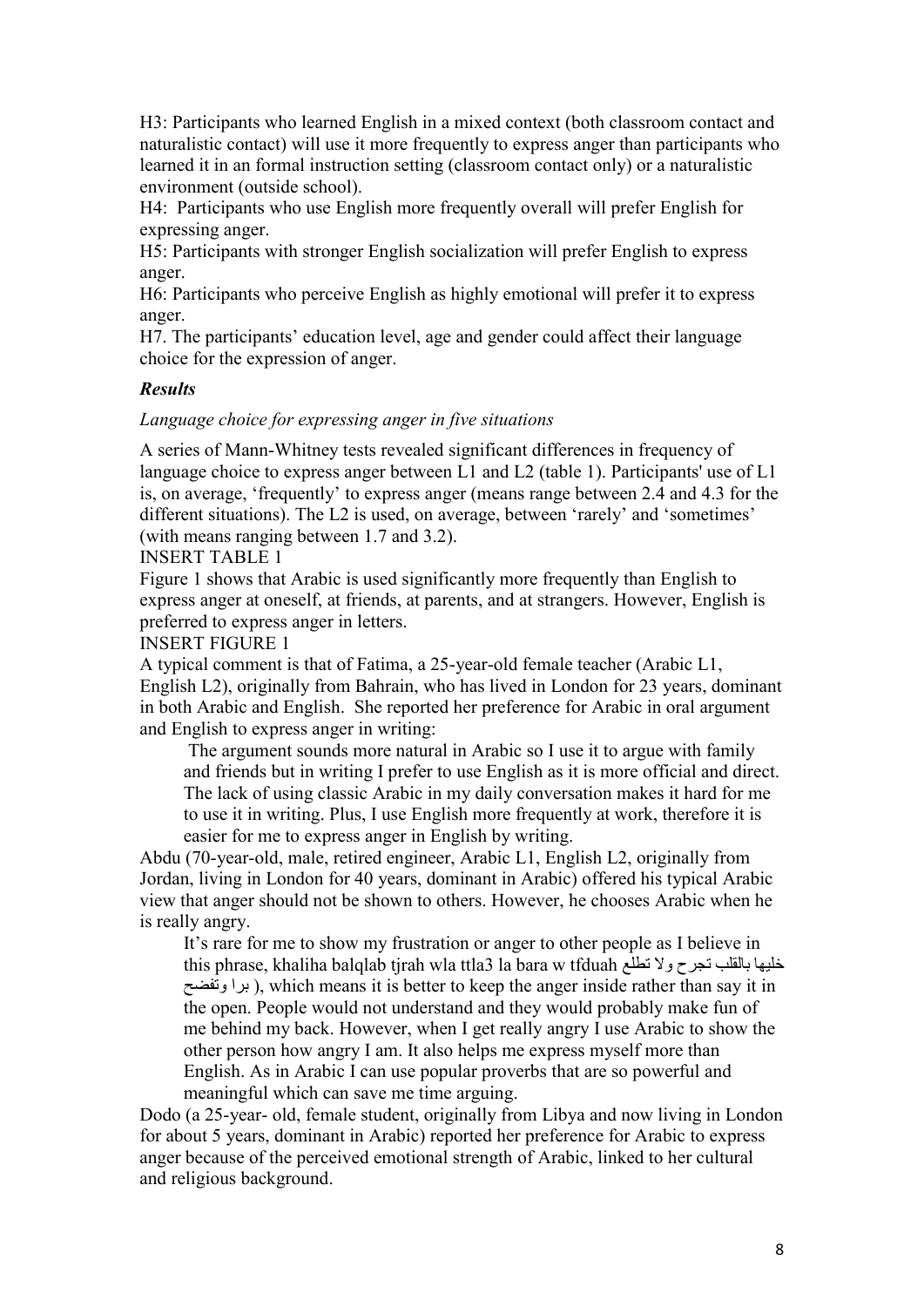I can use both languages, but I prefer to use Arabic to express deep emotions such as anger. Because Arabic comes from the heart, therefore it sounds more natural than English. Plus, many Arabic vocabularies and phrases that we normally use came from the Arabic culture and our religion, which increases the value of these words as it is full of meanings. I can critically argue and convince others with my opinions by simply using the Arabic language as I can use religious phrases from the Qur'an which stops them from arguing with me. For example, if someone hurts my feelings and I want to reply all I need to do is simply say what you did was Haram, which in English means sinful. This normally makes the other person feel really bad and ask for God's forgiveness.

# *The effect of age of onset (AoA) of learning the L2*

The Kruskall-Wallis tests revealed that AoA has a highly significant effect on the frequency of use of the L2 for anger expression in the five situations (see table 2 and figure 2). Younger starters use the L2 significantly more frequently to express anger than later starters.

### INSERT TABLE 2

#### INSERT FIGURE 2

An interesting comment by Noora (a 30-years old female, babysitter, originally from Algeria, living in London, dominant in Arabic, with French as a L3) mentioned the difficulty that late L2 learners face when arguing in the L2:

It is a bit difficult to express anger in English. Even if I try to argue in English I get too worried about my pronunciation. My pronunciation is not as good as in Arabic, as I was 19 years old when I first learnt English.

#### *The effect of L2 context of acquisition*

The Kruskall–Wallis tests revealed highly significant effects of context of acquisition in all situations. Participants who learned the L2 in a mixed context (classroom contact and naturalistic contact) use the L2 more frequently for the expression of anger in all 5 situations than those who learned the L2 only through formal instruction or through naturalistic learning (see table 2 and figure 3).

#### INSERT FIGURE 3

Some participants link their preference for the expression of emotions in the L2 to good education. Asma (25-year-old, female, student, originally from UAE, living in London for about 4 years, dominant in Arabic) explained:

I can easily express emotions in English language as I went to private English school to learn English. All my teachers were highly qualified and native English teachers. So they taught me how to express emotions and discuss different topics using English language only. Therefore, I find it easy to express emotions, including anger, or make a critical argument with somebody.

### *The effect of general frequency of use of L2*

The Kruskall–Wallis tests revealed that the general frequency of use of English has a significant positive effect on the frequency of use of English to express anger in five situations (see table 2). Figure 4 shows that participants who use the L2 all day use it more frequently to express anger in all situations.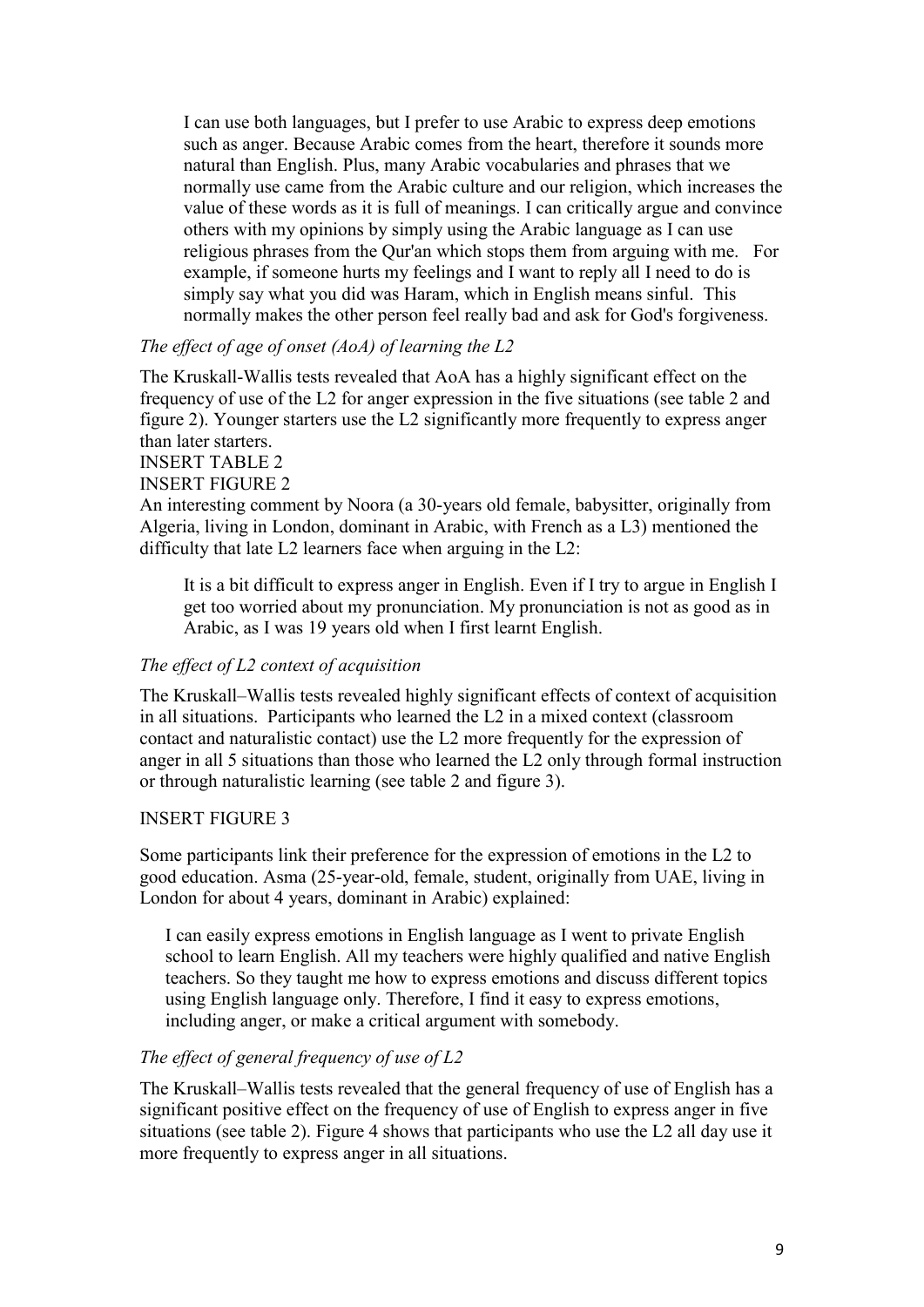### INSERT FIGURE 4

Amira (a 35-year-old female, originally from Jordan, lawyer, a Londoner for 20 years, dominant in English) explained that she uses English in arguments as part of her daily job, and that this influences her language choice when arguing with other bilingual speakers.

Because I am a lawyer, I use English most of the time in arguing. Therefore, I find it easier to argue in English. English is the official language of the law. I can critically argue in English as I think English is more official and people take me seriously.

# *The effect of L2 socialization*

The Kruskall–Wallis tests revealed that the degree of L2 socialization has a highly significant effect on frequency of use of the  $L<sub>2</sub>$  to express their anger in all situations see table 2 and figure 5.

# INSERT FIGURE 5

Mo (a 55-year-old male, business man, Syrian, a Londoner for 40 years and still dominant in Arabic) belongs to the "moderate" L2 socialization group. He explained how he uses English and Arabic at home and at work where he prefers Arabic to express anger.

I can use both languages to express emotion. However, I use English with my partner who speaks Arabic as her second language. English is the spoken language at home, therefore I find it easy to use English to express emotion with my family. Nevertheless, I use Arabic more at work because I run a small business that deals with Arab customers. Therefore, I use mostly Arabic with my employees when I get really angry with them. However, I feel that I can express myself more freely in Arabic by using short famous poems.

# *The effect of perceived emotionality of L2*

The Kruskal-Wallis tests reveal highly significant effects of perceived language emotionality of English on the frequency of use of English to express anger for all situations (see table 2 and figure 6). There is a steady increase in the frequency of use the L2 to express anger for participants who perceive the L2 to be more emotional. INSERT FIGURE 6

Most of the participants reported that English has emotional resonance for them. For example, Basil (a 38-year-old male, accountant, originally from Iraq, a Londoner for 18 years, dominant in Arabic) answered that both languages have their own emotionality.

Yes, Arabic represents my culture and religion. I can express myself and talk about emotional topics better in Arabic. However, English is also an emotional language as I can use it to go straight to the point especially when writing. English is rich and useful as much as Arabic. However, the richness of Arabic language comes from our culture.

Some participants believe that both languages share similar emotional significance. However, each language is used in a particular situation for particular reason. For example, Arabic, mainly colloquial Arabic, is used in oral emotional expressions to sound more natural. English is used for emotional e-mails and Facebook.

#### *The effects of age, gender and education level*

A series of Mann-Whitney tests reveal non-significant gender differences in 4 situations (alone, friends, parents, and strangers). However, females were significantly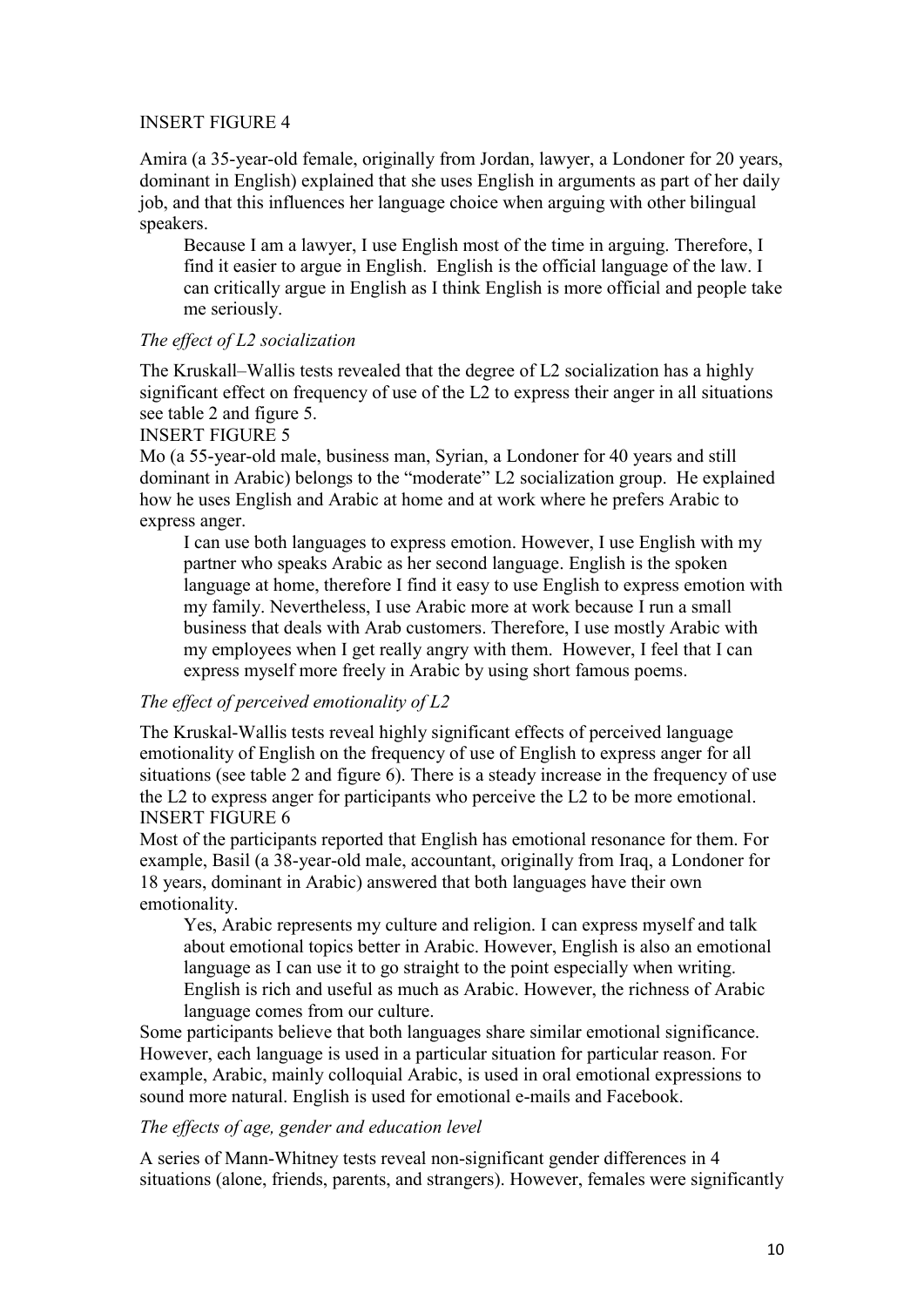more likely to choose English to express anger (*Mean =*3.6) by letter than men (*Mean =*2.7) (*Mann-Whitney* = 807.5, *Z* = 4.3, *p* < .0001).

Age was found to have a stronger effect on frequency of use of the L2 (English) to express anger in the L2 in 4 situations (alone, letters, friends, and strangers) but had no significant effect when facing parents in anger. Younger participants use English more frequently in anger at oneself, at friends, at strangers and in letters compared to older participants (see table 3 and figure 7).

INSERT TABLE 3

INSERT FIGURE 7

The Kruskal-Wallis tests showed a significant effect of education level on the frequency of use of English to express anger in three situations (alone, letters, and friends) (see table 3). But the effect was not significant in interactions with parents and strangers. Participants with bachelors or masters degrees used the L2 more frequently to express anger in the first three situations (alone, letters, and friends – with mean values over 3) compared to participants with primary or secondary education (with mean values below 3 for the use of English).

#### *Discussion*

This study examined seven hypotheses linked to the effect of L2 English learning history, current language use, perception of English and sociobiographical variables. The first hypothesis was largely confirmed, our participants preferred to use L1 Arabic to express their anger when alone, at friends, at parents and at strangers. However, they preferred English to express their anger in writing. This last result was unexpected, as Dewaele (2013) found that L1 was used more frequently by his multilinguals in expressing anger in all different situations, including letter writing.

Our participants used their Arabic more frequently than English with their parents to express anger. A number of participants reported that Arabic is the preferred language to express anger and endearment within the family. This finding reflects Dewaele's (2006) finding that the L1 is the preferred language for anger within the family (p. 135). Most of our participants explained that they preferred Arabic because it is strongly attached to Arabic culture, family values and Islamic religion. Pavlenko (2004) argues that the preference for the L1 is not surprising "as this is the language in which they have the best command of multiple linguistic repertoires and do not have to stop to think about word choices (thus losing face at a crucial moment in the interaction)" (p. 199).

Our second hypothesis, namely that participants who started learning English at a younger age would use it more frequently to express anger than participants who started learning it later, was confirmed. This pattern reflects the finding in Dewaele (2013) where early starters in an LX were found to be much more likely to use the LX to express various emotions, to perceive the LX to be more emotional and to report lower level of Foreign Language Anxiety. One possible explanation for this is that early acquisition of the L2 means that the language is acquired when the limbic system is active, providing rich emotional associations, and leading to both semantic and affective processing of the L2 (Pavlenko 2012).

Our third hypothesis, namely that participants who learned English in a mixed context (both classroom contact and naturalistic contact) would use it more frequently to express anger than participants who learned it in a purely instructed setting (classroom contact only) or in a naturalistic environment (outside school) is also supported. Participants who learned English in a mixed environment used L2 for expressing anger more frequently than those who learned L2 in naturalistic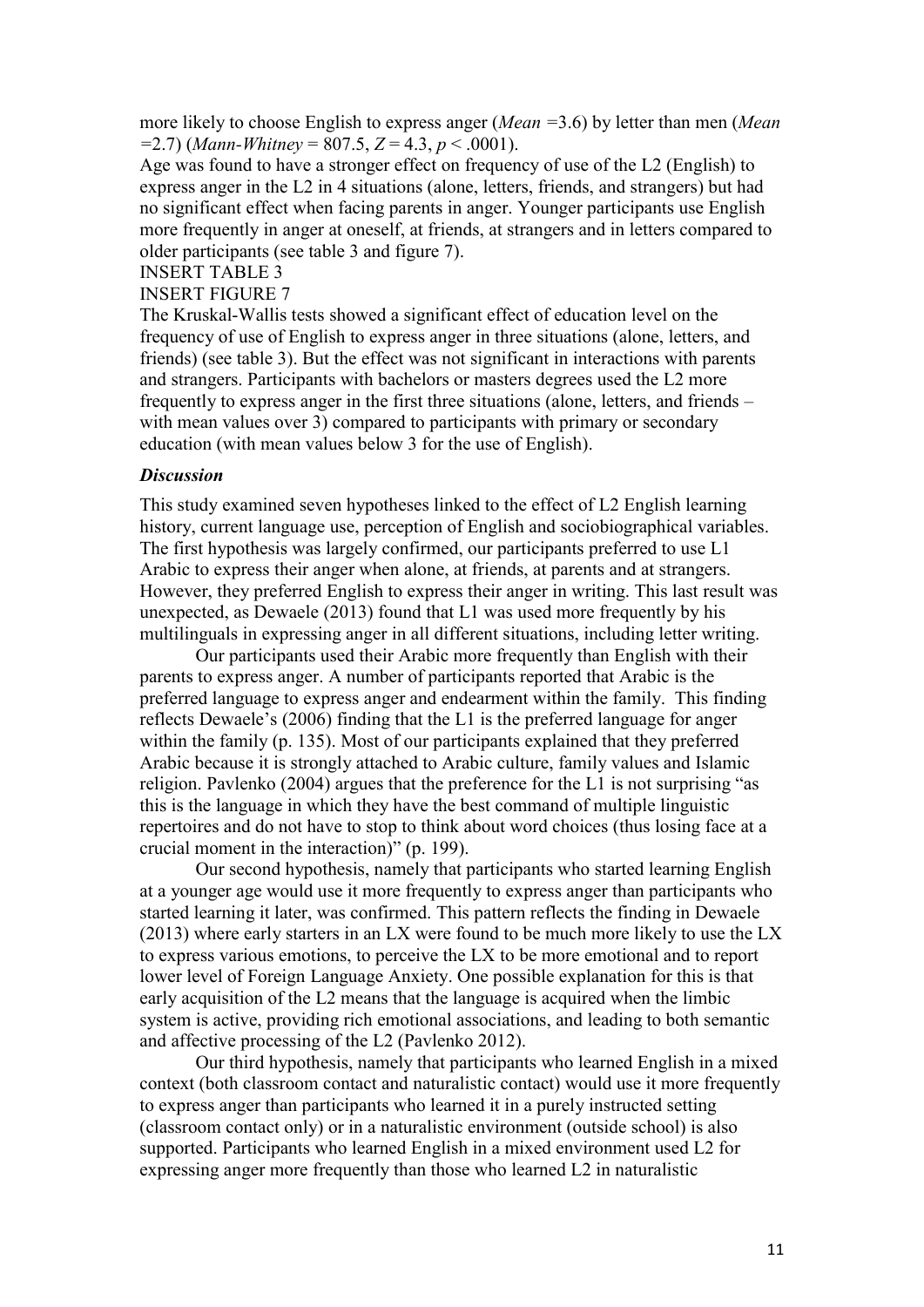environment. Dewaele (2013) also found that instructed learners of an LX were less likely to express anger in the LX than mixed and naturalistic learners – the difference between these two groups was very small. One possible explanation for this is that foreign language classrooms are typically not environments where emotion scripts are discussed or used. Only authentic communication outside the classroom allows learners to engage in emotional interactions. Yet, naturalistic learners often lack selfconfidence in the LX and tend to use it less frequently for emotion (Dewaele 2013).

Our fourth hypothesis, namely that frequency of use of English would be linked to frequency of use of that language for communicating anger, is fully supported in all situations. Participants who use the English all day use it more frequently to express anger in all situations. Similar patterns were found for various emotions in the LX (Dewaele, 2006, 2008, 2013).

Our fifth hypothesis, namely that higher levels of L2 socialization would be linked to more frequent use of English to express anger, is fully supported in all situations. Using the L2 more frequently than the L1 implies a wider variety of social situations in which anger would have to be expressed or experienced (Dewaele, 2006, 2013).

Our sixth hypothesis, namely that participants who perceive English as being more emotional would prefer it to express anger, is fully supported in all situations. Some participants explained that they use English because it is suitable for their anger, particularly in writing. Dewaele (2013) and Pavlenko (2004) reported similar patterns with multilingual parents: those who perceived their L2 as highly emotional, would use it more frequently for disciplining and praising their children (2004: 187).

Our final hypothesis namely that participants' education level, age and gender could affect language choice for the expression of anger, is partially confirmed. Female participants were more likely to choose English to express anger by letter than male participants. Dewaele (2013) also found that his female participants used the L2 significantly more than male participants to express anger. Younger participants reported more frequent use of English in anger at oneself, at friends, at strangers and in letters compared to older participants. This could be linked to a higher level of emotional acculturation in the English culture of the younger generation (De Leersnyder et al., 2011). No clear patterns emerged in Dewaele (2013) between language choices for anger and age nor education levels.

The most surprising result in our study was the preference for English in expressing anger in letters. Some participants reported that they find it is easier to express anger in written form in English than using the modern standard Arabic form of writing. Our participants use English and Colloquial Arabic more frequently than the modern standard Arabic. Therefore, this might result in difficulty in writing using the classic Arabic and Modern standard Arabic. A number of the participants also explained that they have achieved a high level in English writing through education and therefore preferred writing in English rather in than in modern standard Arabic. They also linked their preference for English to the frequent use of English in social media.

It thus seems that the patterns linked to language preference for expressing anger among English-speaking Arabs who live in London are broadly similar to those uncovered in the large-scale investigation about multilinguals worldwide (Dewaele, 2013). The qualitative data added an insight in the possible causes of the language choices, and these included a variety of personal, religious, sociocultural and linguistic reasons.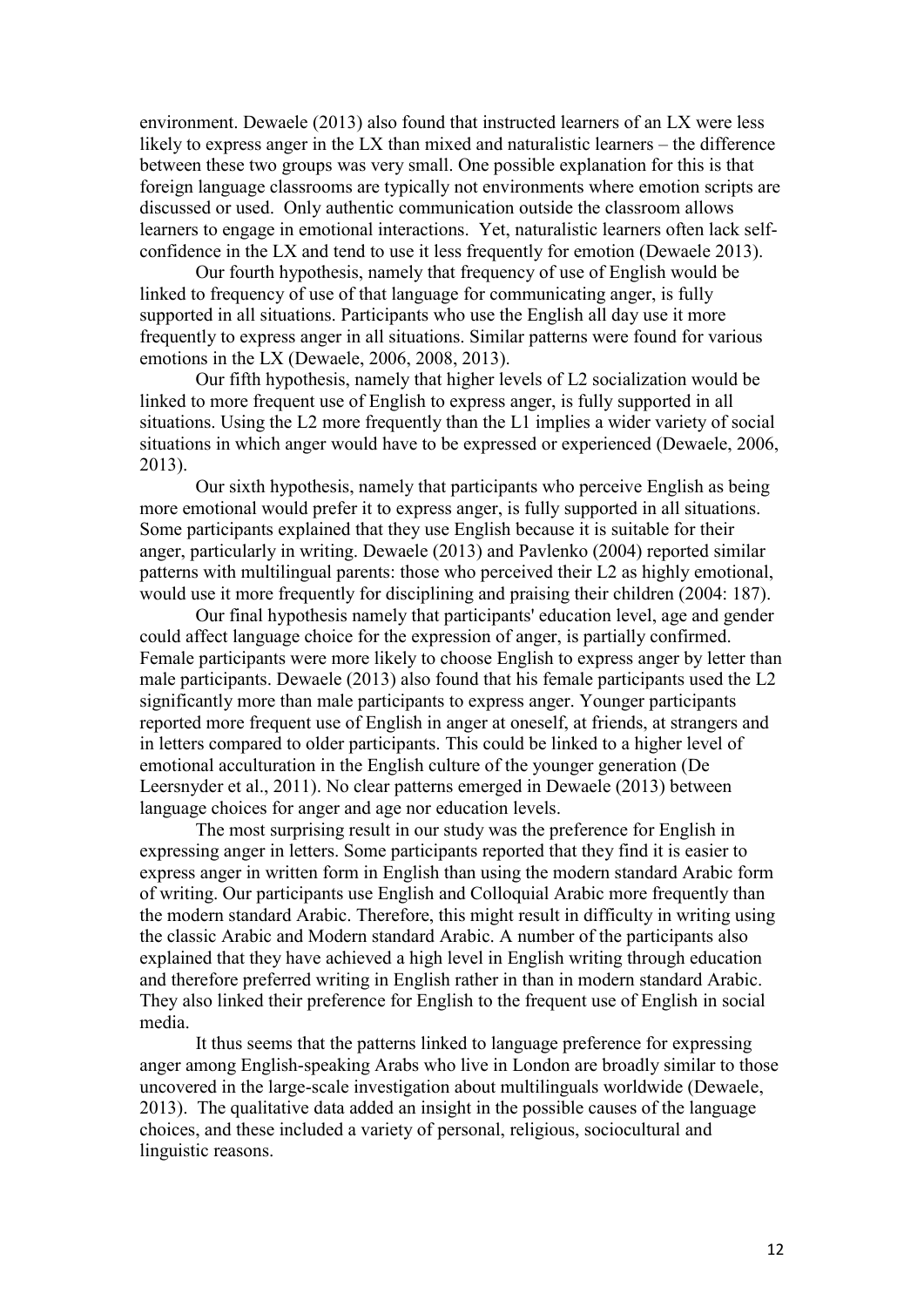There are obviously factors that affect language choice to express anger that were not included in the present research design. Some of these could be stable, such as identification with Arabic culture and religion, where Arabic is the "we-code" conveying "in-group membership, informality and intimacy" (Ritchie & Bathia, 2013: 381). Arabic might thus be preferred to argue in favor of traditional Arabic cultural values, while English, the "they-code" - but increasingly also the "us too-code" would be used to create distance, assert authority, express objectivity, suppress the tabooness of the interaction (p. 381). English would thus be the logical choice for those arguing in favor of English cultural values, as it would be a highly salient instance of divergence with an Arabic-speaking interlocutor (Sachdev et al., 2013). While some of these code-switches could be strategic, others could be largely unconscious, and these could include the sudden appearance of a colloquial expression in either language.

#### *Conclusion*

We started this paper with the anecdote about a group of Arab-English Londoners, May, Rashid, Ahmad and Assad in a heated discussion in the family home on samesex marriage. Assad, who was opposed to this argued in Arabic against the idea, then switched to English to swear when May and Ahmad challenged him in English, despite the fact that they usually use Arabic at home. Asked why they diverged from Arabic, they answered that they had no idea. The language choices in this particular episode are atypical, considering our quantitative findings and the studies reporting a preference for the L1 to express emotions. However, Dewaele (2013) found evidence of this atypical direction of code-switching among his Asian and Arabic participants who explained that in exceptional cases swearing in English L2 allowed them to escape L1 social-cultural constraints.

Our investigation revealed that the independent variables that Dewaele (2013) identified as having an effect on the choice of the L2 among a large heterogeneous group of multilinguals had similar effects in our sample of 110 Arab-English Londoners. Arabic was preferred to express anger when alone, with friends, parents and strangers but English was preferred to express anger in letters. The choice of English for the expression of anger was linked to a lower AoA, naturalistic or mixed L2 learning context rather than purely formal instruction, frequency of general use of the L2, the degree of L2 socialization and higher perceived emotionality of English. Sociobiographical variables also had an effect on language choice, with female participants being more likely to use English to express anger in letters, younger participants expressing their anger in English more frequently when alone, with friends, strangers and in letters. The effect of education level was significant for anger expressed alone, with friends and in letters. Participants with lower levels of education reported using English less frequently than those with bachelor degrees, who also used is slightly more than those with masters and PhDs.

To conclude, early participation in authentic interactions in English and a moderate degree of L2 socialization, probably accompanied by L2 emotional acculturation, allows our Arab-English Londoners to express their anger in Arabic or in English according to the situation and the interlocutor. While Arabic is usually the preferred language to express anger, switching to English in angry exchanges with Arab-English interlocutors can happen. It can then be interpreted as accommodation, more specifically *divergence* to reject the Arabic in-group values and edge closer to English cultural values, or *convergence* to express anger in the L1 of the Englishspeaking interlocutor (Sachdev et al., 2013).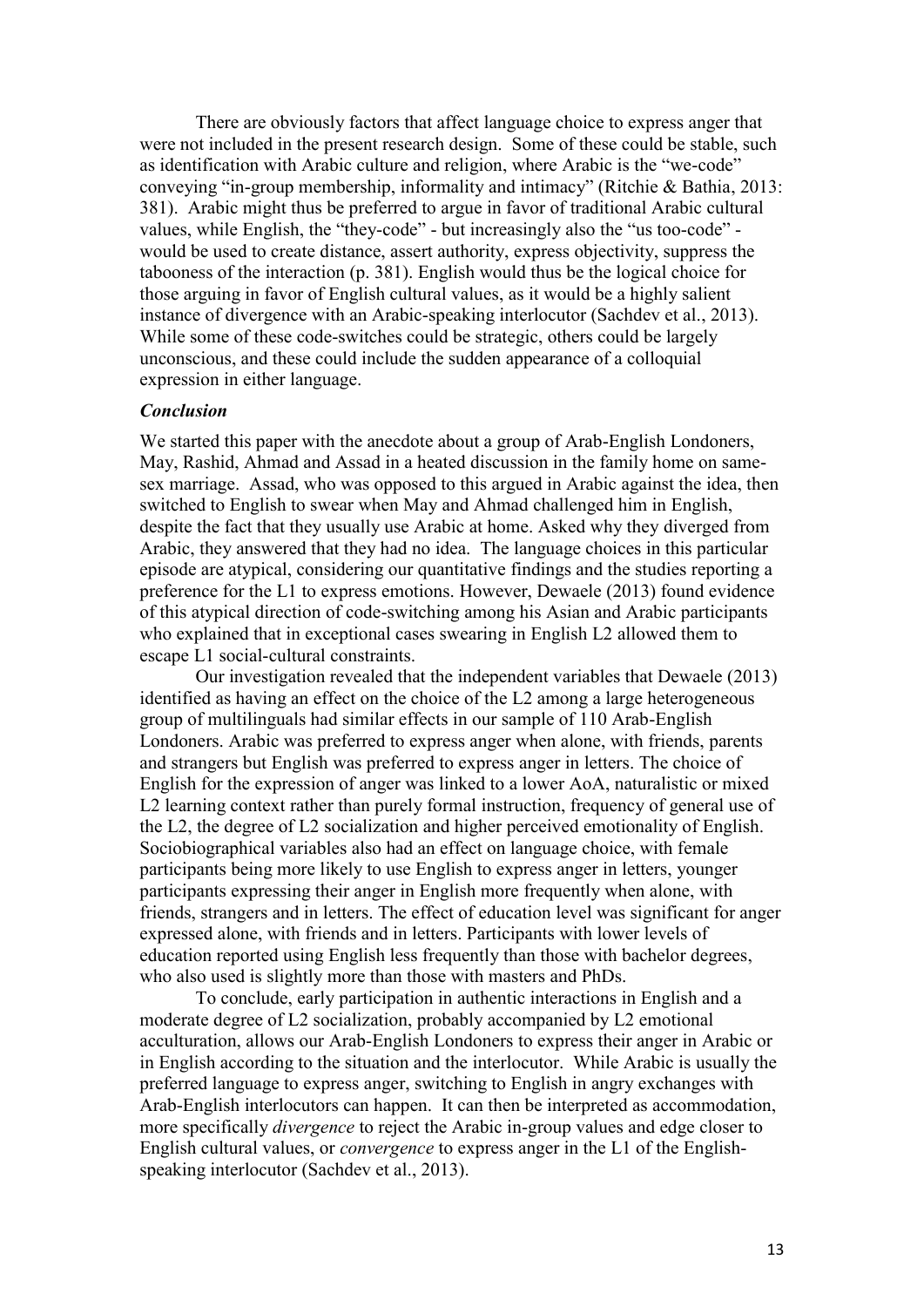# *References*

- Boiger, M., & Mesquita, B. (2012). The construction of emotion in interactions, relationships, and cultures. *Emotion Review*, *4*, 221-229.
- Bond, M.H., & Lai, T.M. (1986). Embarrassment and code-switching into a second language. *The Journal of Social Psychology*, *126*, 179-189.
- De Leersnyder, J., Mesquita, B., & Kim, H. (2011). Where do my emotions belong? A study on immigrants' emotional acculturation. *Personality & Social Psychology Bulletin*, *37*, 451-463.
- Dewaele, J.-M. (2004a). The emotional force of swearwords and taboo words in the speech of multilinguals. *Journal of Multilingual and Multicultural Development*, *25*(2/3), 204–222.
- Dewaele, J.-M. (2004b). Blistering barnacles! What language do multilinguals swear in?! *Estudios de Sociolinguïstica*, *5*(1), 83–105.
- Dewaele, J.-M. (2006). Expressing anger in multiple languages. In A. Pavlenko (Ed.), *Bilingual minds*: *Emotional Experience, Expression, and Representation*  (pp. 118–151). Clevedon: Multilingual Matters.
- Dewaele, J. M. (2008). The emotional weight of 'I love you' in multilinguals' languages. *Journal of Pragmatics*, *40*(10), 1753-1780.
- Dewaele, J.-M. (2010). Christ fucking shit merde! Language preferences for swearing among maximally proficient multilinguals. *Sociolinguistic Studies, 4*(3), 595-614.
- Dewaele, J.-M. (2011). The differences in self-reported use and perception of the L1 and L2 of maximally proficient bi- and multilinguals: A quantitative and qualitative investigation. *International Journal of the Sociology of Language, 208*, 25-51.
- Dewaele, J.-M. (2013). *Emotions in Multiple Languages*. Basingstoke: Palgrave Macmillan, 2<sup>nd</sup> ed.
- Dewaele, J.-M., & Costa, B. (2013). Multilingual clients' experience of psychotherapy. *Language and Psychoanalysis, 2*(2), 31-50.

Dewaele, J.-M., & Li Wei (2014a). Intra- and inter-individual variation in selfreported code-switching patterns of adult multilinguals. *International Journal of Multilingualism*, 11, 225-246.

Dewaele, J.-M., & Li Wei (2014b). Attitudes towards code-switching among adult mono- and multilingual language users. *Journal of Multilingual and Multicultural Development*, 35, 235-251.

- Dewaele, J.-M., & Pavlenko, A. (2001–2003). Webquestionnaire Bilingualism and Emotions. University of London.
- Dewaele & Zeckel, I. (to appear). The psychological and linguistic profiles of selfreported code-switchers. International Journal of Bilingualism. Doi: 10.1177/1367006915575411

Dörnyei, Z., & Taguchi, T. (2009). *Questionnaires in Second Language Research: Construction, Administration.* London: Routledge.

- Ethnicity and National Identity in England and Wales (2011). Office For National Statistics. [http://www.ons.gov.uk/ons/rel/census/2011-census/key-statistics-for](http://www.ons.gov.uk/ons/rel/census/2011-census/key-statistics-for-local-authorities-in-england-and-wales/rpt-ethnicity.html)[local-authorities-in-england-and-wales/rpt-ethnicity.html.](http://www.ons.gov.uk/ons/rel/census/2011-census/key-statistics-for-local-authorities-in-england-and-wales/rpt-ethnicity.html) Accessed 20/01/2014.
- Güngör, D., Bornstein, M.H., De Leersnyder, J., Cote, L., Ceulemans, E., & Mesquita, B. (2013). Acculturation of personality: A three-culture study of Japanese, Japanese Americans, and European Americans. *Journal of Cross-Cultural Psychology*, *44*(5), 701-718.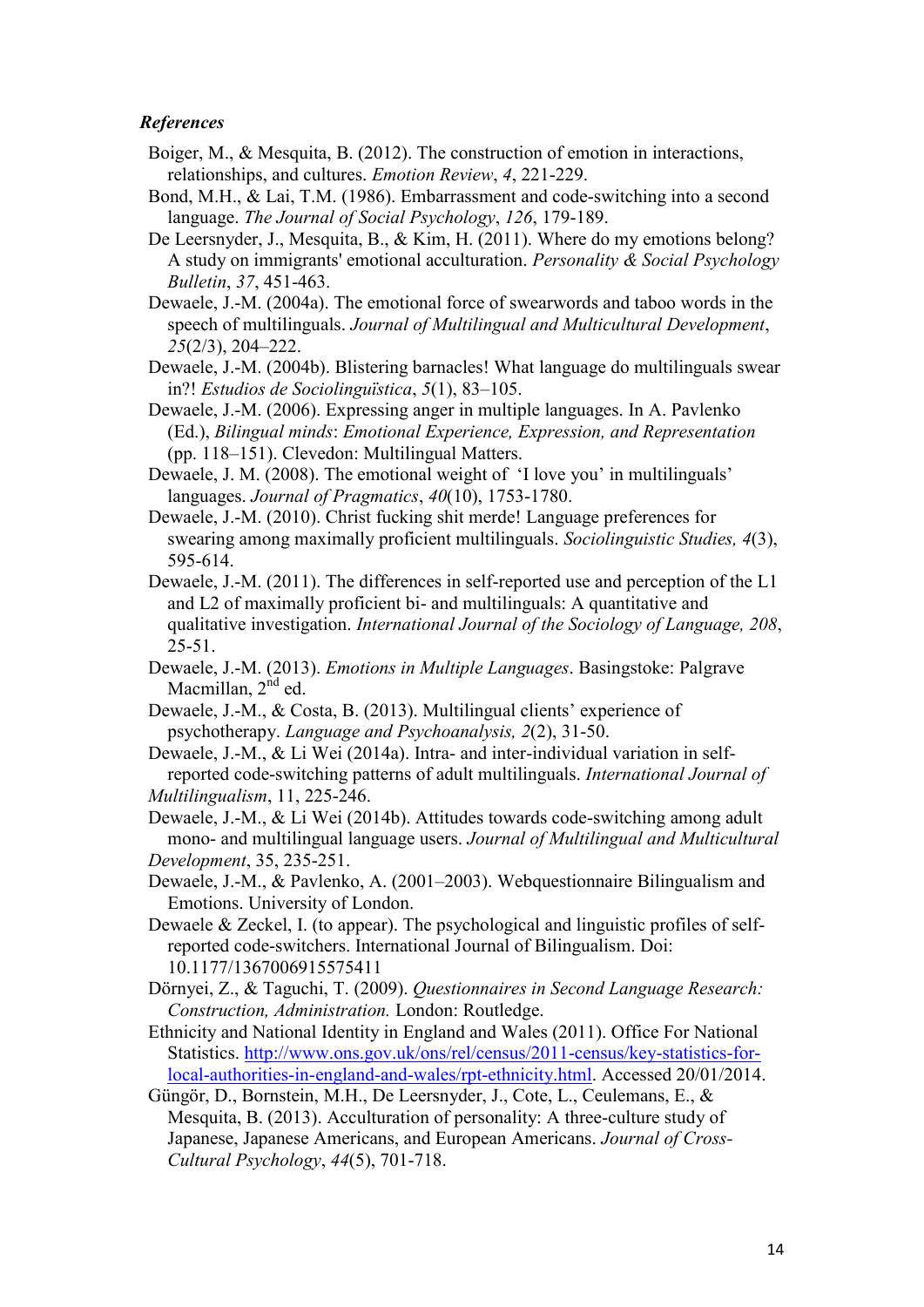- Li, Wei (2007). Dimensions of bilingualism. In Li Wei (Ed.), *The Bilingualism Reader* (pp. 3-22). London: Routledge, 2<sup>nd</sup> ed.
- Markus, H., & Kitayama, S. (1991). Culture and self: Implication for cognition, emotion, and motivation. *Psychological Review*, *98*, 224-253.
- Mesquita, B. (2010). Emoting. A contextualized process. In B. Mesquita, L. F. Barrett & E. Smith (Eds.), *The mind in context* (pp. 83-104). New York: Guilford.
- Miladi, N. (2006). Satellite TV News and the Arab Diaspora in Britain: Comparing Al-Jazeera, the BBC and CNN. *Journal of Ethnic and Migration Studies*, *32*(6), 947–960.
- Othman, M.F.A. (2006). Language Choice among Arabic-English Bilinguals in Manchester, Britain. Unpublished MA dissertation (University of Manchester). Available at: [http://languagecontact.humanities.manchester.ac.uk/.\(Last](http://languagecontact.humanities.manchester.ac.uk/.(Last) accessed: 09 November, 2013).
- Pavlenko, A. (2004). "Stop doing that, ia komu skazala!": Language choice and emotions in parent–child communication. *Journal of Multilingual and Multicultural Development*, *25*(2/3), 179–203.
- Pavlenko, A. (2005). *Emotions and Multilingualism*. Cambridge: Cambridge University Press.
- Pavlenko, A. (2012). Affective processing in bilingual speakers: Disembodied cognition? *International Journal of Psychology, 47*, 405-428.
- Porte, G. (2012). (ed.) *Replication Research in Applied Linguistics*. Cambridge: Cambridge University Press.
- Ritchie, W.C., & Bhatia, T.K. (2013). Social and psychological factors in language mixing. In T.K. Bhatia & W.C. Ritchie (Eds.), *The Handbook of Bilingualism* (pp. 375–390). Chichester, UK: John Wiley & Sons.
- Sachdev, I., Giles, H., & Pauwels, A. (2013). Accommodating multilinguality. In T.K. Bhatia & W.C. Ritchie (Eds.), *The Handbook of Bilingualism* (pp. 391-416). Chichester, UK: John Wiley & Sons.
- Van Lancker, D., & Cummings, J. L. (1999). Expletives: Neurolinguistic and neurobehavioral perspectives on swearing. *Brain Research Reviews, 31*, 83-104.
- Wierzbicka, A., & Harkins, J. (2001). Introduction. In J. Harkins & A. Wierzbicka (Eds.) *Emotions in crosslinguistic perspective* (pp. 1-34). Berlin: Mouton De Gruyter.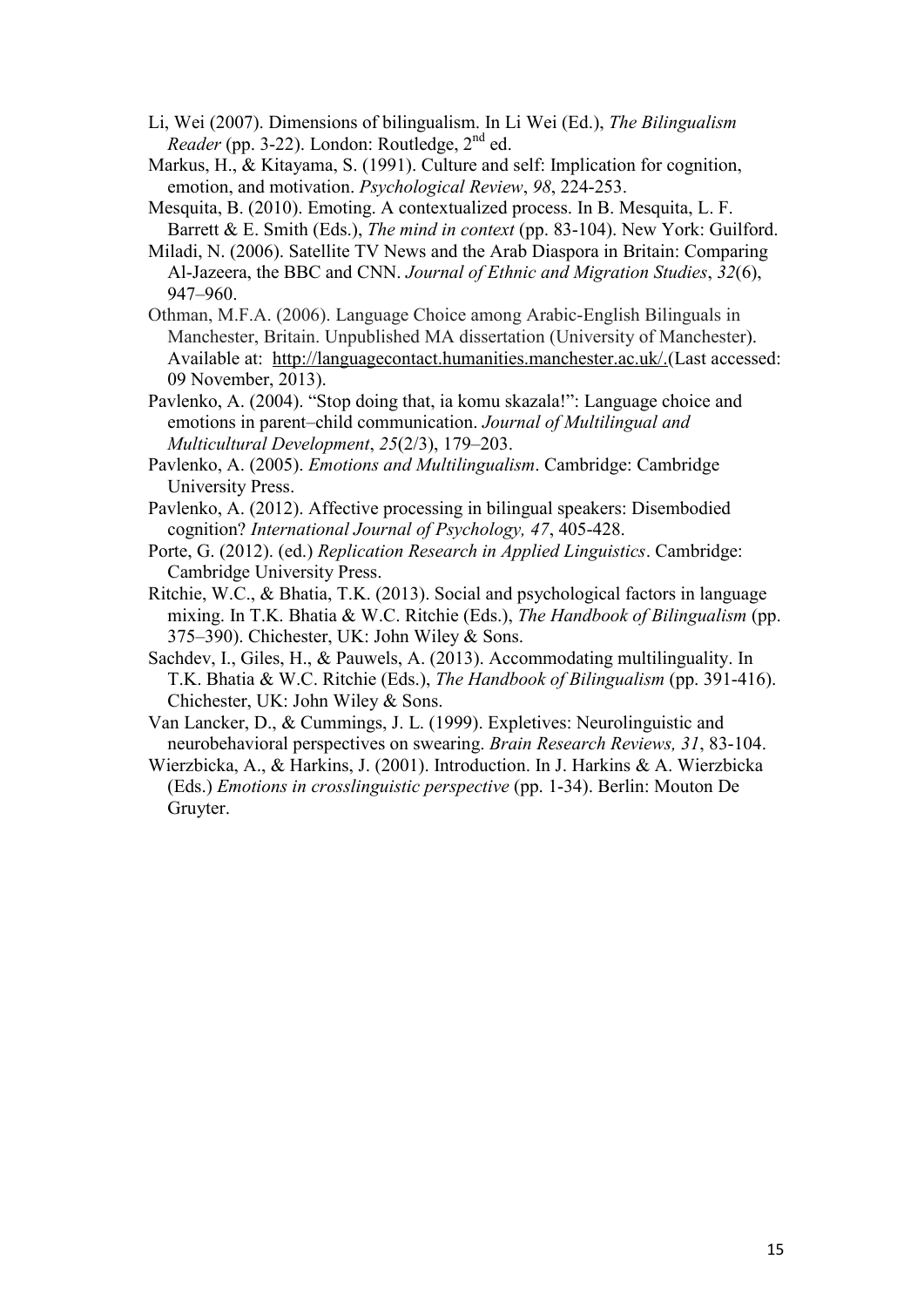#### TABLES

| Situation        | Mann-Whitney U |         |       |  |
|------------------|----------------|---------|-------|--|
| Alone            | 1839           | $-9.3$  | 0.000 |  |
| Letters          | 3828           | $-4.8$  | 0.000 |  |
| Friends          | 2915           | $-6.9$  | 0.000 |  |
| Parents          | 322            | $-12.7$ | 0.000 |  |
| <b>Strangers</b> | 3016           | -6.8    | 0.000 |  |

Table 1: A comparison of frequency of use of L1 and L2 to express anger (Mann-Whitney tests)

Table 2: The effect of AoA, context of acquisition, general frequency of use, degree of socialization and perceived emotionality in the L2 on frequency of use of English to express anger (Kruskall Wallis  $Chi<sup>2</sup>$ )

| Situation        | AoA       | Context of  | General   | L <sub>2</sub> | L <sub>2</sub> |
|------------------|-----------|-------------|-----------|----------------|----------------|
|                  |           | acquisition | frequency | socialization  | emotionality   |
|                  |           |             | of use    |                |                |
| Alone            | $54.4***$ | $31.2***$   | $36.3***$ | $46.3***$      | $661***$       |
| Letters          | $50.4***$ | $383***$    | $21.5***$ | $27.8***$      | $52.4***$      |
| Friends          | 49 9***   | $22.3***$   | $33.2***$ | $41.7***$      | 59.9***        |
| Parents          | $40.6***$ | $261***$    | $13.4*$   | $371***$       | $43.8***$      |
| <b>Strangers</b> | $21.4***$ | $196$ **    | $12.9*$   | $261***$       | $32.3***$      |
|                  |           |             |           |                |                |

\* p <  $.05,$  \*\* p <  $.001,$  \*\*\* p <  $.0001$ 

Table 3: The effect of age group and education level on frequency of use of the L2 (English) to express anger in the L2 **(**Kruskal-Wallis Chi<sup>2</sup> **)**

| Anger            | Age group | <b>Education</b> level |
|------------------|-----------|------------------------|
| Alone            | $12.1*$   | $20.1***$              |
| Letters          | 13.9*     | 22.9***                |
| Friends          | $20.0**$  | $16.2*$                |
| Parents          | 9.4       | 5.1                    |
| <b>Strangers</b> | $15.6*$   | 7.5                    |
|                  |           |                        |
|                  |           |                        |
|                  |           |                        |
|                  |           |                        |

\* p < .05, \*\* p < .001, \*\*\* p < .0001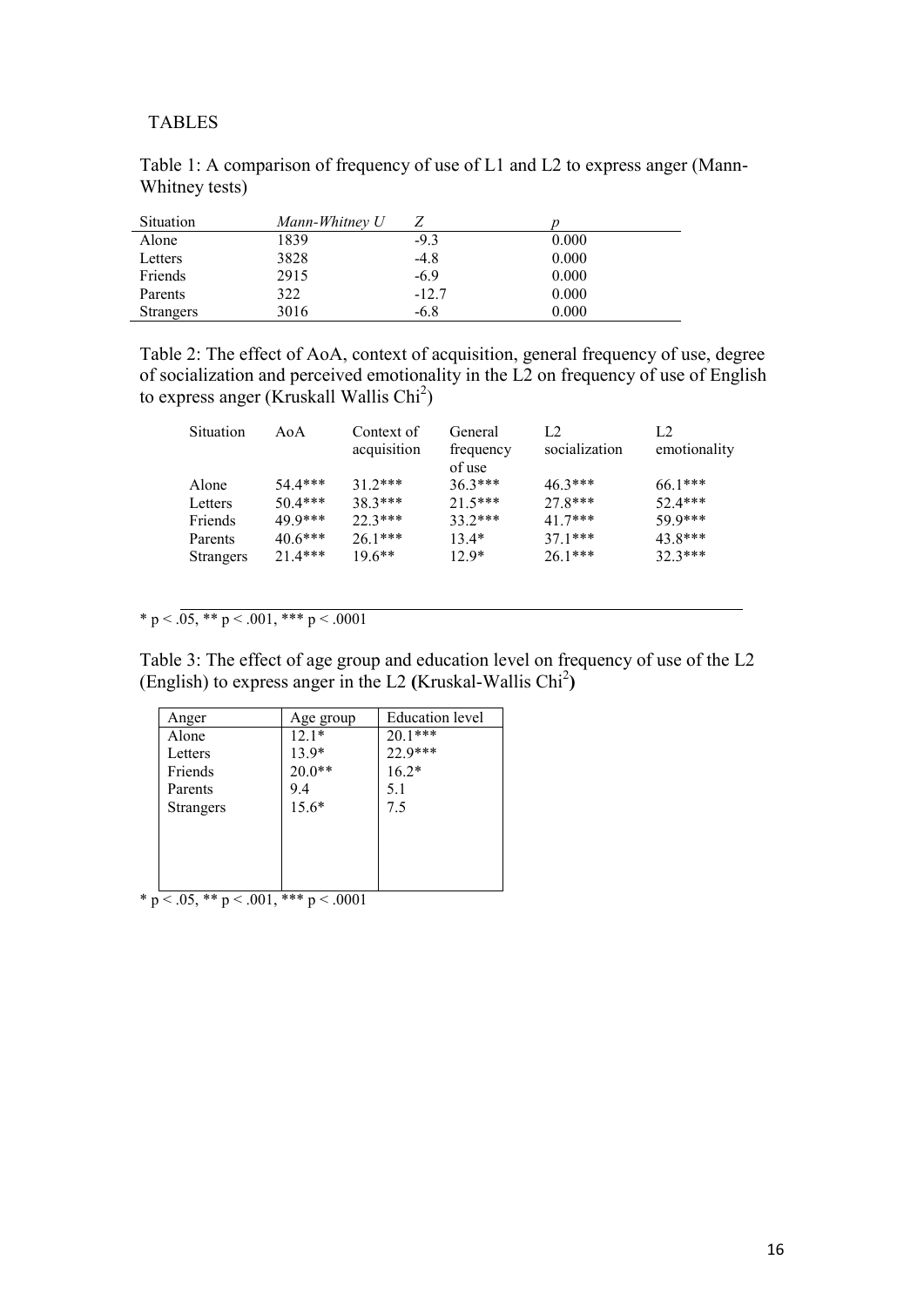# **FIGURES**



Figure 1: Mean frequency of use of the L1 and L2 to express anger

Figure 2: Mean values for frequency of use of the L2 to express anger according to AoA.

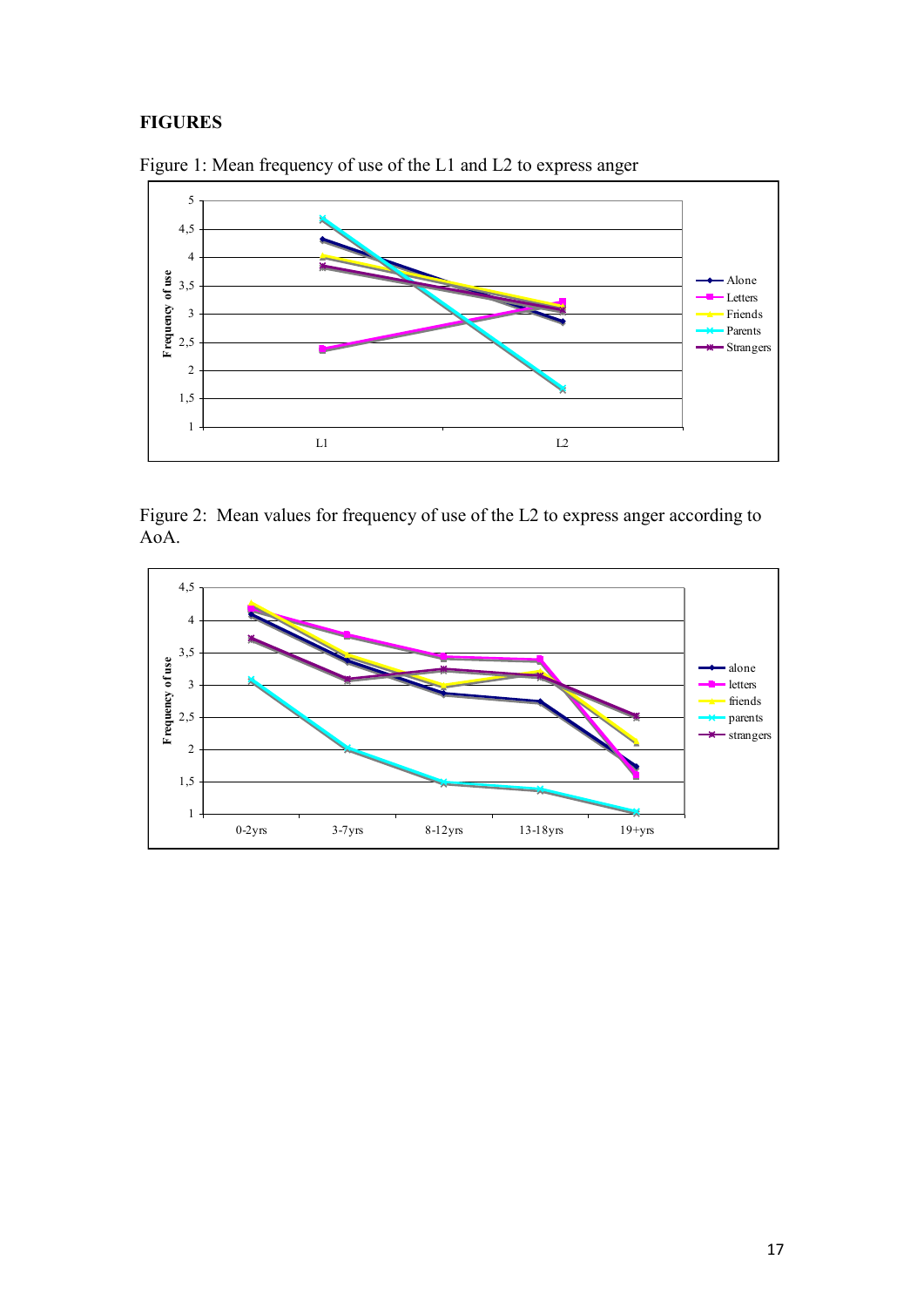



Figure 4 Mean values for frequency of use of the L2 to express anger according to general frequency of use of L2

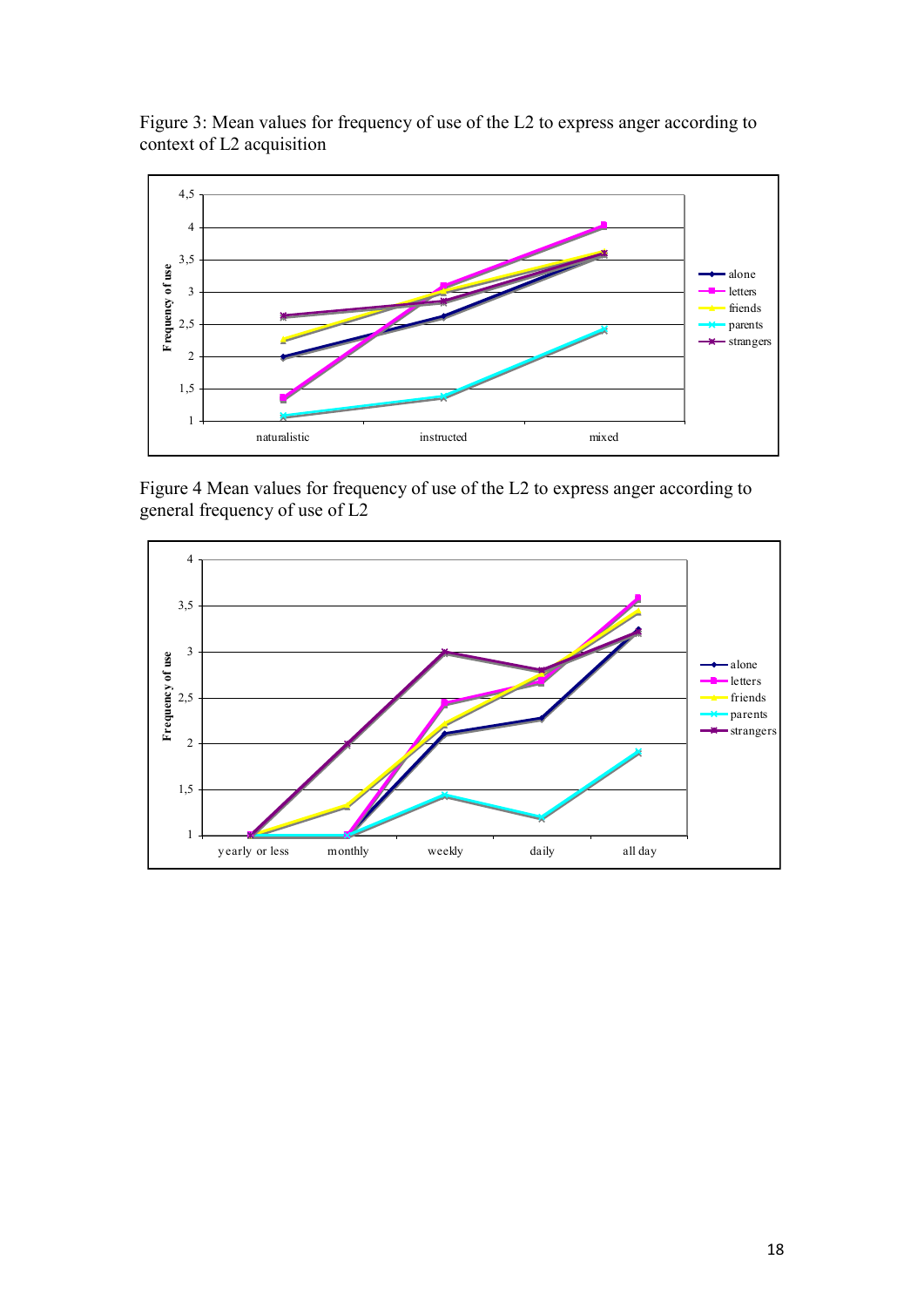

Figure 5 Mean values for frequency of use of the L2 to express anger according to degree of L2 socialization.